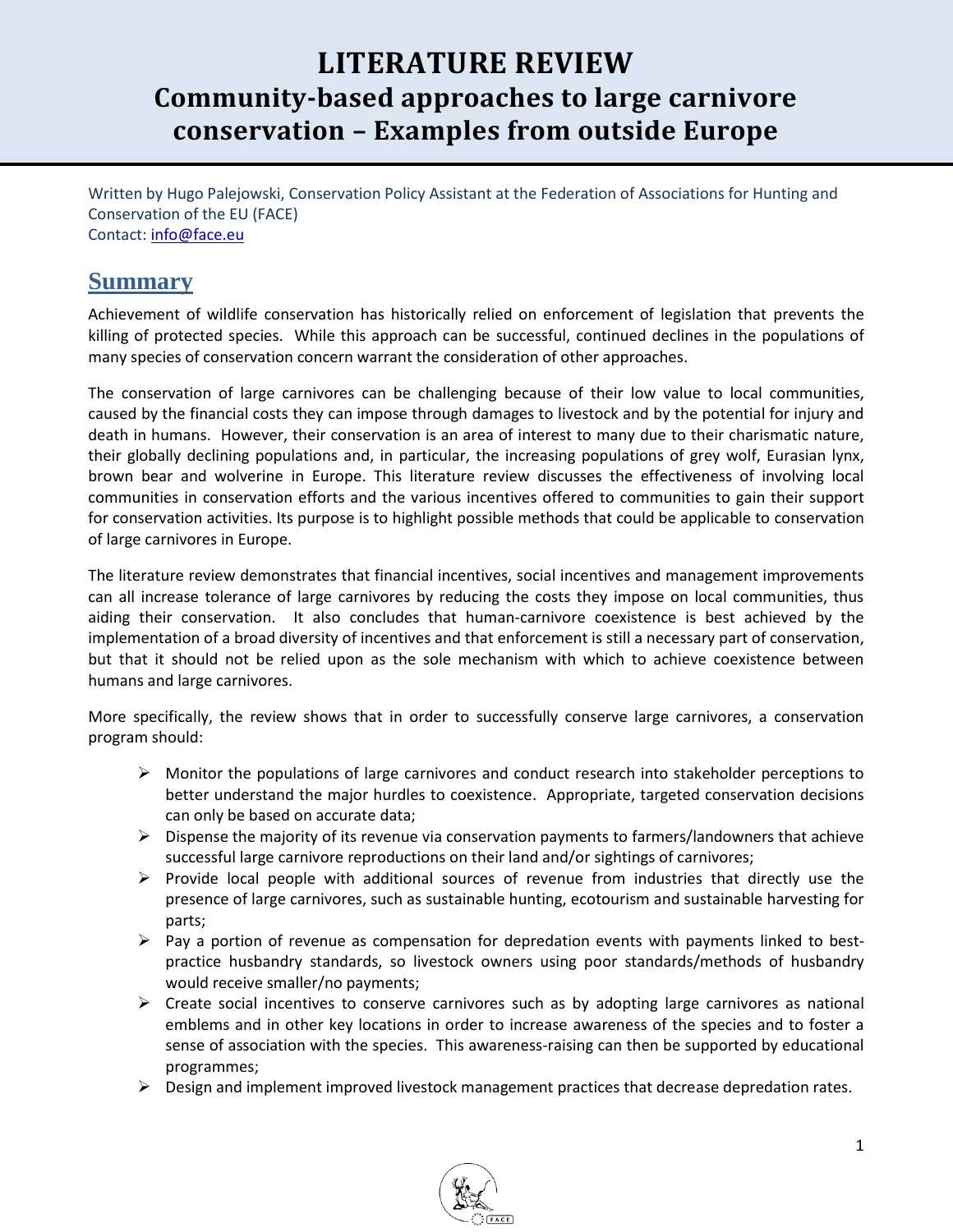## **The Conservation of large carnivores**

There is a growing acceptance, in the international community, of the need to conserve biodiversity. The reasons for such a conservation movement vary from the aesthetic and ethical attractions of the presence of wildlife, to bioprospecting (i.e. the process of discovery and commercialization of new products based on biological resources), to considerations of the ecosystem services provided by nature (such as air and water purification by plants). Whatever the reasons behind this biodiversity conservation movement, there is growing pressure on governments to protect wildlife at national levels. This pressure is important, as studies show that biodiversity continues to decline (Miquelle *et al.* 2005).

Nominally, the desire to conserve biodiversity extends to all species, with particular focus on those at greater risk of extinction. However, the ease with which conservation efforts can be conducted varies between species. This, in part, is due to differences in local acceptance of species. For example, some conservation efforts for species whose presence is accepted and uncontroversial can be relatively easy to implement, while those for species whose presence is not accepted by the local community can be much more difficult to implement and much more likely to suffer conflicts between conservationists and local stakeholders.

Large carnivores inspire both fear and awe in humans, and are a highly controversial species to conserve, especially in populated rural areas. This is because the perceived value of their existence depends on the scale at which they are considered: i.e. large carnivores are viewed as having high value at international scales but low (or negative) value at local scales. At international scales, there is broad support for the conservation of large carnivores because they are highly charismatic species that inspire a great deal of attention from the general public and are often considered flagship species for conservation programs. As such, they are considered to be a high conservation priority as their continued existence is generally considered to be a good thing (whether for aesthetic, ethical or ecological reasons). Many international conservation initiatives therefore exist to protect them.

At a local scale, large carnivores are often considered to have negative values or impacts. This is because they can impose costs on communities that coexist with them by depredating livestock (Linnell *et al*. 1999), injuring and killing people or generally restricting local communities' use of land and the activities they can conduct due to the fear there presence causes. As a result, large carnivores are often killed in retaliation for loss of livestock, to prevent future loss, or more generally out of fear. Lack of acceptance of large carnivores, by local communities, can negatively affect the conservation status of these species as it can result in persecution (Mari and Sami, 2014). Lack of acceptance can also create conflicts between local people and conservationists that seek to preserve the populations of these species. It must be realised that, if conservation efforts are to be successful in the long term, achieving social acceptance of large carnivores should be no less important a conservation objective than achieving a favourable population status (Mari and Sami, 2014).

The discrepancy between the perceived values of large carnivores at local and international scales is a serious stumbling block to the success of large carnivore conservation programs. This topic is worthy of discussion as the decline of European large carnivores that, had been occurring for centuries, has recently been halted and in some areas even reversed. Thus, at least one species of grey wolf (*Canis lupus*), brown bear (*Ursus arctos*), Eurasian lynx (*Lynx lynx*) or wolverine (*Gulo gulo*) is now found in 21 EU member states (IUCN, 2015). This reversal has prompted a new discussion on what the best methods are with which to conserve these species in order to further their conservation.

This literature review considers the effectiveness of policies that aim to conserve large carnivores by preventing their use and strictly enforcing anti-poaching legislation. It then discusses other, community-based approaches to achieving human-carnivore coexistence which aim to work with local stakeholders. In doing so, this review considers the various incentives and methods offered to local communities in non-EU countries to achieve human-carnivore coexistence and evaluates their effectiveness. It also discusses how to apply these incentives to European situations and highlights some of the factors necessary for successful grassroots, community-level initiatives.

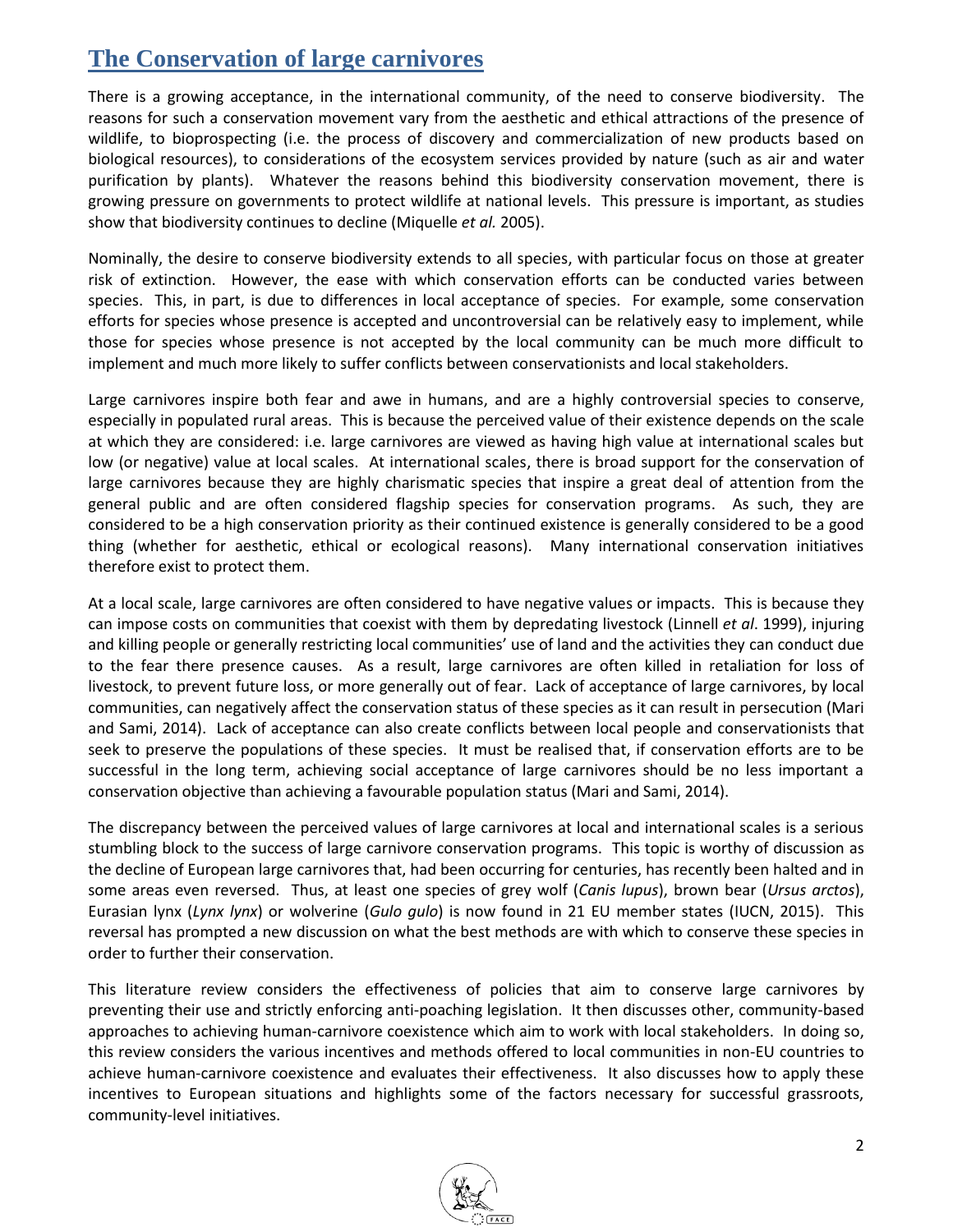## **Strict protection approaches to wildlife conservation and management**

At an international scale, there is general acceptance of the need to conserve large carnivore populations; however, no consensus exists regarding how such conservation is best achieved. Historically, and in many cases today, wildlife conservation has been enacted through the adoption of legislation that attempts to protect wildlife by preventing its use ('strict protection'), and the subsequent enforcement of, for example, anti-poaching legislation through policing. This enforcement of anti-poaching legislation has been shown to be the single biggest factor affecting the success of protected areas (Geldman *et al*. 2013); however, evidence suggests that it is not halting the global decline in biodiversity (Butchart *et al*. 2010), nor promoting the coexistence of human populations with it. The overuse of wildlife by humans can be linked to organised crime and profit-seeking, but also to situations where unsustainable use may be the difference between life and death for poor communities (respectively known as 'acts of greed' and 'acts of need').

The use of wildlife is considered by many, including the International Union for Conservation of Nature (IUCN), as an important conservation tool. It is imperative that such use is therefore conducted sustainably. Sustainable use is defined as "the use of components of biological diversity in a way and at a rate that does not lead to the long-term decline of biological diversity, thereby maintaining its potential to meet the needs and aspirations of present and future generations" (Convention on Biological Diversity, 1992). While the unsustainable overuse of wildlife is not beneficial for conservation, sustainable use via consumptive industries such as hunting, logging or harvesting plants or animal parts (such as ivory or rhinoceros horn) can provide social and economic benefits that provide incentives for people to conserve wildlife. The ethical considerations of whether or not these industries should be supported are beyond the scope of this literature review.

While motivations behind acts of greed and those of need are radically different, their impact on the natural environment is largely similar as both can result in the decline of populations. The illegal wildlife trade is estimated to be worth USD7.8-10 billion per year (GFI, 2011). It is an international market which is often supplied by organised criminal bodies equipped with military hardware. As such, it is very difficult to combat, especially in less developed countries which often have large reserves of wildlife, potentially less stable political systems, can be more open to corruption and likely consider the conservation of wildlife as a lower priority. Furthermore, not only is the illegal wildlife trade highly lucrative but it is becoming increasingly so. As an example, the market price of ivory in China is reported to have risen from \$1,300/kg in 2008 to \$2,100/kg in 2014 (Save The Elephants, 2014). This trade has a significant impact on wildlife populations: from 1970 to 2001, 46-58% of the deaths of Amur tigers (*Panthera tigris altaica*) in Russia's far east were from poaching for parts for the illegal wildlife trade (Miquelle *et al*. 2005). Overuse of wildlife by humans also occurs due to a lack of alternative sources of income or food, and persecution of certain species can occur due to damage caused by these species to livelihoods and due to the loss of human life.

Whether undertaken as an act of greed or one of need, the overuse of wildlife by human communities is intense. During the 1980s the population of cheetah (*Acinonyx jubatus*) in Namibia declined from 6,000 to less than 3,000 as a result of farmers shooting animals to prevent damage to livestock (Morsbach, 1987) and from 1991-1999, 79.4% of all deaths in a second Namibian study of cheetah were caused by humans (Marker *et al*. 2002). In the Russian Far East, humans caused 80% of all deaths in Amur tigers from 1971-2001 (Miquelle *et al*. 2005) and, from 2001-2010, three leopards (*Panthera pardus*) were killed every week in India (Raza *et al*. 2012). Finally, 1,215 rhinoceros (Family: *Rhinocerotidae*) were illegally killed in South Africa in the year 2014 (Save The Rhino, 2015), an increase from the 13 that were illegally killed in 2007, despite the numbers of arrests for poaching increasing from 165 in 2010 to 386 in 2014 (Save the Rhino, 2015).

This extensive persecution of large carnivores and other species continues despite the fact that the majority of these species are strictly protected under national or international legislation. It, therefore, must be considered that strict protection-oriented approaches and their enforcement, designed to protect populations of wildlife and ensure human-wildlife coexistence by denying humans access to, and use of, animal populations, have been unsuccessful in protecting these species. This may be because these measures do not address the fundamental problem that large carnivore presence is considered negative: they don't give the

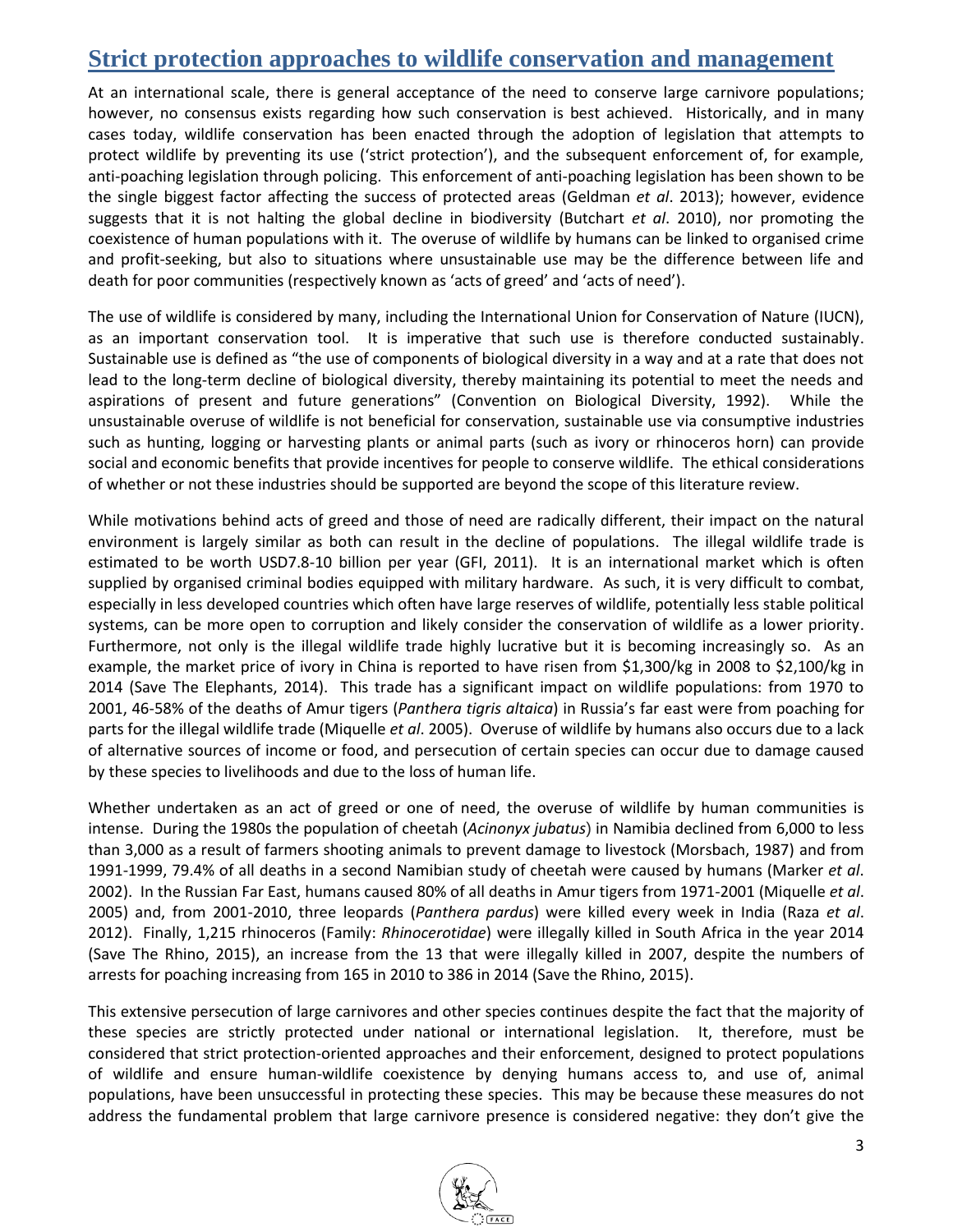species value at local levels, but rather make them a cost to be endured, thus they either continue to be seen and persecuted as a pest, or illegally used for financial gain.

Not only have approaches that prevent the use of wildlife not worked, but in some cases poorly targeted enforcement activities have undermined local confidence in conservation authorities and the perceived legitimacy of the legal system, leading to further disincentives to conserve wildlife. In some extreme examples, enforcement approaches have resulted in drastic abuses of power resulting in incidences of destruction of property, killing, rape and torture by those tasked with enforcing the rules (All Africa, 2014). While such examples are extremely rare, they nonetheless highlight the problems involved in empowering potentially corrupt organisations to enforce legislation. Enforcement of strict protection-orientated legislation has also resulted in the deaths of both poachers and rangers (increasingly so as conservation zones and poaching groups become more militarised), by attempting to prevent population decline of species solely by military force. Strict protection-oriented legislation is also very expensive financially due to the high costs of hiring, training and equipping teams of rangers.

Furthermore, conservation measures based on strict protection-orientated legislation risk alienating local residents and losing their support by denying access to natural resources that the community relies on (nutritionally or financially), or has a cultural attachment to, as well as undermining the actions of local conservation initiatives. Conservation efforts that lack local legitimacy can also result in an increase in illegal killings: Pohja-Mykrä (2016) used the case study of Finnish resistance to internationally-imposed grey wolf conservation to show how large carnivore conservation efforts that are not supported by the local communities can result in active resistance against such efforts, manifested in illegal killings, and the support for such acts in the eyes of the local community. Conservation efforts focussing on the enforcement of strictprotection orientated legislation can therefore result in an increase in illegal killings, rather than a decrease.

As the enforcement of strict protection-orientated legislation has not halted the worldwide decline in wildlife, other methods of achieving this must be considered. The remainder of this literature review discusses other approaches and techniques towards the conservation of large carnivores. It must, however, be noted that some level of enforcement is likely to be a necessary part of all conservation initiatives.

### **Community involvement in wildlife conservation and management**

There are alternatives to strict protection-orientated legislative approaches to wildlife conservation. A growing number of management plans are attempting to achieve the conservation of wildlife through 'grassroots' measures: by involving the local community in conservation efforts. This is reflected in the London Declaration on Illegal Wildlife Trade (2014) which notes that:

*"We recognise the importance of engaging communities living with wildlife as active partners in conservation, by reducing human‐wildlife conflict and supporting community efforts to advance their rights and capacity to manage and benefit from wildlife and their habitats" (§12).*

The involvement of local community members in conservation enterprises is preferential to their alienation as their proximity to the conservation site makes them the group most able to act on and enforce conservation principles. Furthermore, evidence suggests that conservation initiatives that involve the local community have a far greater success rate than those that do not (as will be discussed below). However, the involvement of the local community in the conservation of their resident wildlife requires incentives, low levels of conflict between humans and wildlife, trust between the community and conservation organisations and acceptance of conservation goals. This can be difficult to achieve when the species being conserved are large carnivores but is, nonetheless, possible. By-and-large, the incentives used by conservation initiatives to win community support for large carnivore conservation fall into one of three categories: financial incentives, social incentives and management improvements.

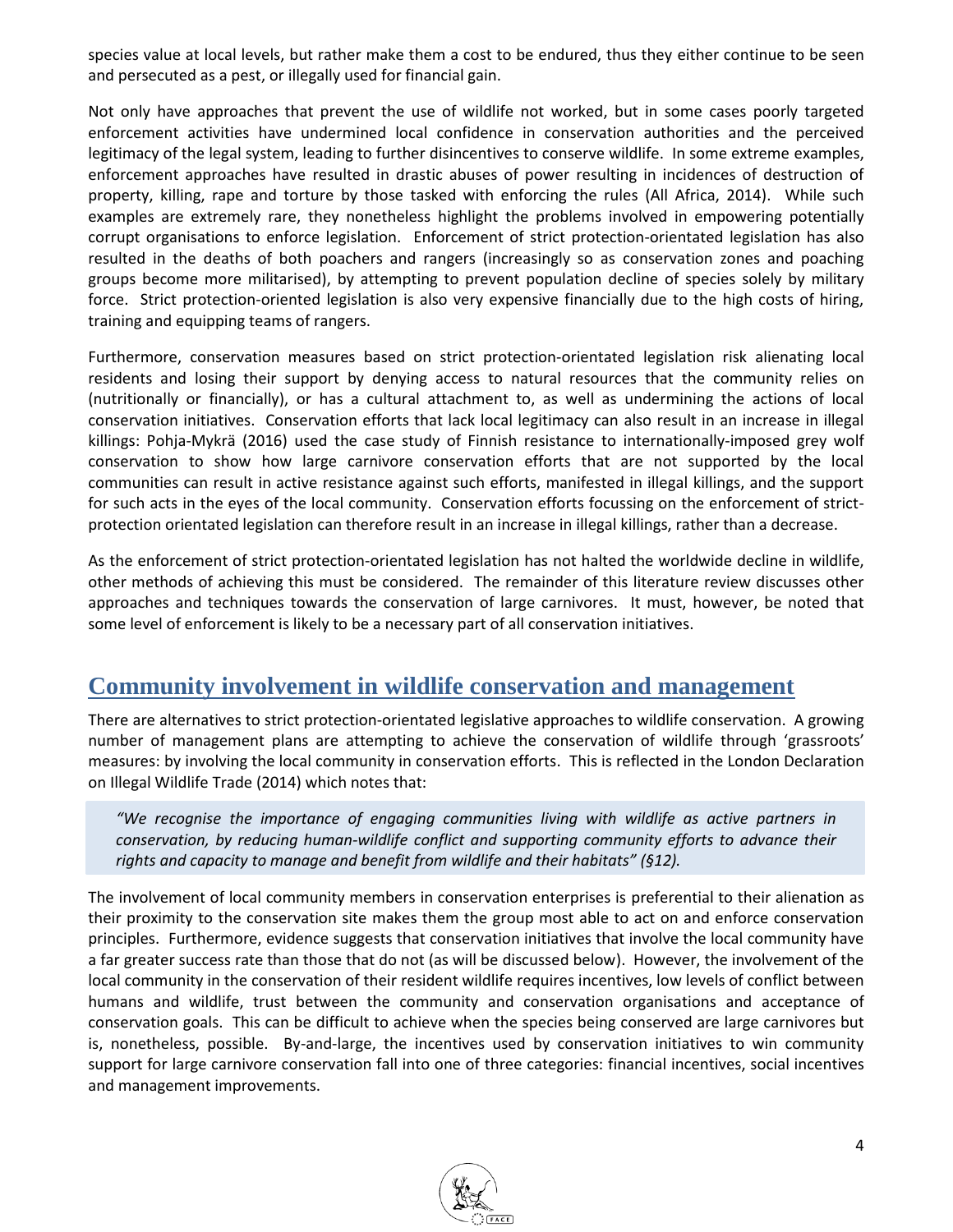## **Incentive based approaches**

In order to achieve coexistence between local communities and large carnivores many conservation schemes use financial incentives, such as reimbursement schemes, revenue-sharing initiatives and conservation payments, and social incentives. The effectiveness of each of these in achieving human-wildlife coexistence is examined here.

#### **Reimbursement schemes**

In many cases, antagonism between local communities and large carnivores is based on the damage they do to livestock (Marker *et al*. 2002; Maclennan *et al*. 2009). Loss of valuable livestock can result in retaliatory killing of carnivores believed to have been responsible (which can result in misidentification of animals and the killing of 'innocent' individuals) and pre-emptive killing of carnivores to prevent future losses. Many conservation initiatives therefore attempt to promote human-carnivore coexistence by providing compensation payments when an animal has been depredated, usually at the market value of the animal in question. An alternative but similar scheme is to provide an insurance system whereby livestock owners pay for membership of the insurance program that then pays out after a depredation event. These reimbursement schemes usually involve the farmer reporting the loss of livestock, which is then verified by the organisation. Payment is only made once it has been confirmed the animal was a victim of large carnivore predation. Such schemes aim to reduce the occurrence of retaliatory killings and thus conserve the carnivore population.

Reimbursement schemes have seen some success, for example: reduced animosity of livestock owners towards large carnivores (due to reduced costs of coexistence) has been seen in Yellowstone National Park, USA since the introduction of a compensation scheme (Nyhyus *et al*. 2003), whereby the organisation 'Defenders of Wildlife' compensates ranchers for wolf depredation (Defenders of Wildlife, 2015); in India, a communal compensation scheme protecting snow leopards (*Panthera uncia*) has successfully resulted in an increase in the population (Mishra *et al*. 2003), while another Indian scheme involving compensation has successfully achieved coexistence between Asiatic lions (*Panthera leo persica*) and humans (Banerjee *et al*. 2013) during which time the lion population has grown (Singh and Gibson, 2011); in Kenya the 'Maasai Predator Compensation Fund' achieved a 87-91% reduction in the number of lions killed (Hazzah *et al*. 2014) by paying owners for depredated livestock, while the 'Mbirikani Predator Compensation Fund' also achieved a reduction in the number of lions killed (Maclennan *et al*. 2009) using the same method; and, in the Russian far east, the 'Siberian Tiger Project' compensated owners of livestock lost to Amur tiger depredation, ensuring that no tigers were killed in retaliation for depredation events from 1993-2001 when the project ended (Miquelle *et al*. 2005).

However, reimbursement schemes are not flawless: uptake of insurance payment schemes can be low if the approach is novel or if depredation rates are generally too low to justify expense on insurance (Miquelle *et al*. 2005); payments for verified depredation events do not cover ancillary costs of living alongside carnivores such as direct and opportunity costs of guarding livestock (Thirgood *et al*. 2005; Macdonald *et al*. 2010), for example: in Himalayan India, payments for livestock loss amounted to 10-30% of an animal's market value and took two years to come through (Jackson and Wangchuk, 2001).

It is important to note that compensation may not actually reduce human-carnivore conflict, for example: in Wisconsin, USA, reimbursement of a depredated animal's value did not increase tolerance of wolves (Naughton-Treves *et al*. 2003), but could incentivize a reduction in livestock protection, increasing losses and exacerbating conflict (Bulte and Rondeau, 2005). Lowered costs of depredation could also incentivise the keeping of larger, more ecologically damaging herds of livestock (Bulte and Rondeau, 2005); and finally, reimbursement schemes usually require large sources of external funding, the permanence of which is often an issue. Such a requirement means compensation schemes are always at a risk of bankruptcy (Bulte and Rondeau, 2005).

Despite their potential, reimbursement schemes often fail to achieve human-carnivore coexistence alone, or cannot do so in the long term. As a result, they struggle to single-handedly achieve carnivore conservation, but

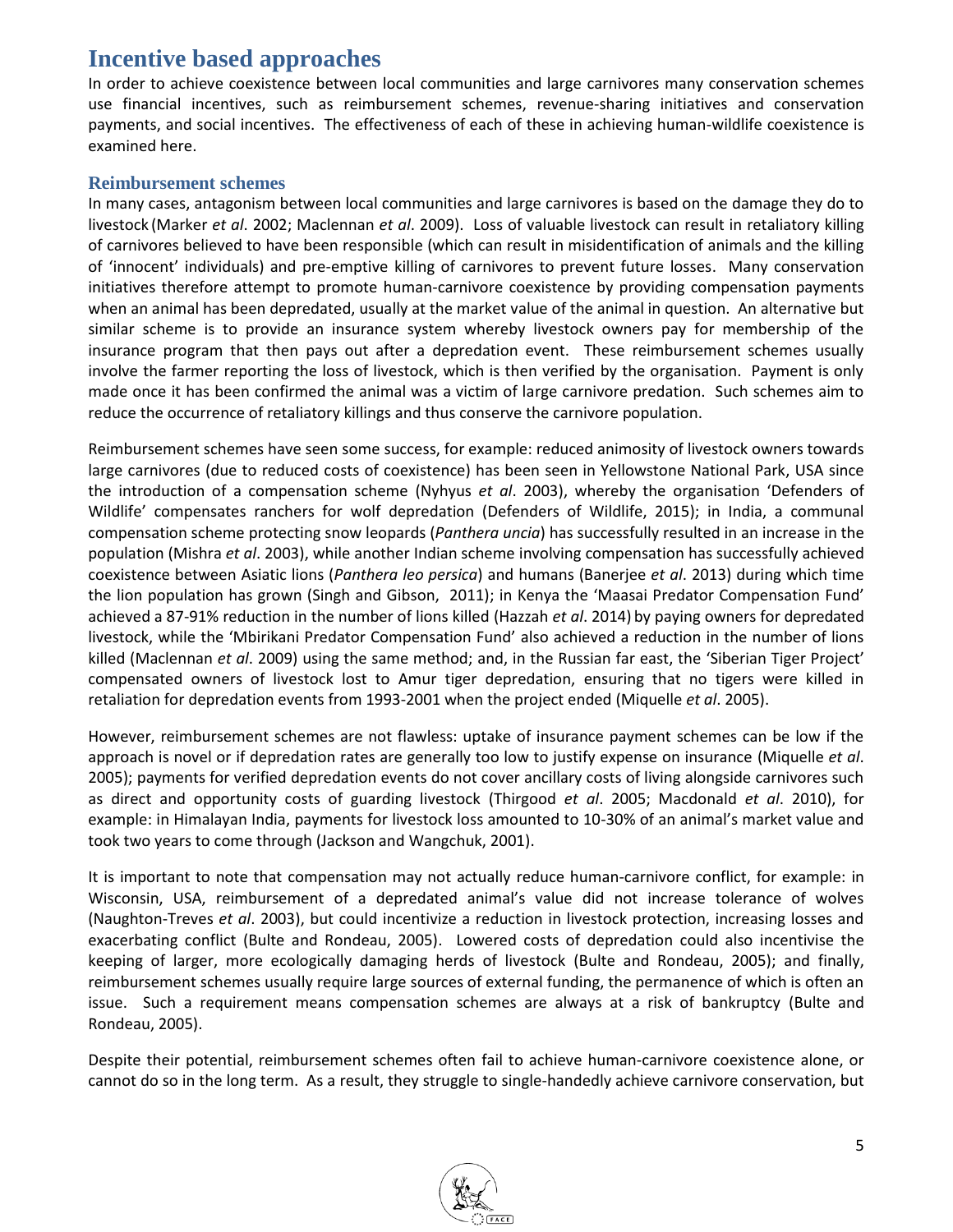are often successfully used alongside other methods as they usually do increase tolerance of carnivore presence.

#### **Revenue-sharing initiatives**

Human-carnivore coexistence is best achieved when local communities feel that the presence of carnivore species is a benefit to their life in some way. Considering the fact that ecotourism and big game hunting industries (two sectors where large carnivores are important components) are highly profitable, one method of achieving coexistence is to pass a percentage of the incomes earned by industries that sustainably use large carnivores to the local communities that suffer costs associated with their presence. This gives communities a financial incentive to conserve them.

Evidence shows that revenue-sharing can increase wildlife populations, for example: from 1977-1994 in Kenya 19-65% of wildlife was lost in an area where the majority of the revenue from ecotourism was kept by the tourism industry; no wildlife was lost where revenues were shared; and wildlife increased by 12% where private landowners kept all of the revenue (Norton-Griffiths, 1998), because landowners had an incentive to conserve the wildlife. Also in Kenya, revenue-sharing has been used to successfully foster human-carnivore coexistence and generate growth of wildlife populations: where revenue-sharing occurs, opinions on wildlife are significantly more positive (Groom and Harris, 2008), thus carnivores are less likely to be killed by local inhabitants. In Tanzania's Tarangire National Park \$16,520 was spent on school buildings and equipment from 1992-1997; this revenue-sharing is suggested to have resulted in decreased poaching rates and has unequivocally been shown to have resulted in increased occurrence of villagers informing park staff of poaching incidents and the presence of poachers in the village, revealing the improved tolerance of conservation activity. As a result, from 1995 until the end of the study (1997), no poaching events occurred within the park (Kangwana and Mako, 1998). Finally, in Namibia, where local stakeholders keep all revenue from local wildlife use, lion populations are increasing (Namibian Association of Community Based Natural Resource Management, 2008).

In Rwanda the presence of gorillas (*Gorilla gorilla berengei*) generated \$294 million worth of ecotourism in 2013 (of which 5% is invested in the community). This money both builds support for conservation measures in local communities and actively reduces poaching rates by employing ex-poachers as 'Gorilla guardians' acting as both guards and outreach workers; as a result of this investment, occurrences of snares and other forms of poaching have decreased 50% in some areas (Roe, 2015). In comparison, Dian Fossey spearheaded a campaign to enforce legislation that prevented people from any access to, or use of, habitats used by gorillas as a method of conserving their population. This fostered no trust between local communities and the conservation initiative, resulted in executions of gorillas in retaliation, and is even suggested to have led to Fossey's death (Gordon, 1994).

Another revenue-sharing initiative is seen in Tanzania: there, the Ruvuma Elephant Project recruits game scouts from the local population to work alongside government rangers and receive performance-based rewards. The Project also educates communities and suggests methods to reduce human-elephant (*Loxodonta africana*) conflicts such as the use of chilli fencing to deter elephants while also producing a cash crop. Local villagers also report poaching activities and this has led to a dramatic reduction in poaching (PAMS Foundation). Use of gorillas and elephants as examples in a discussion of large carnivores is applicable as they can pose a threat to humans health (Sabaterpi, 1966; National Geographic, 2005) and cause economic losses, through crop raiding (Berggorilla, 2015; Big Life), in the same way as large carnivores.

A case of particular relevance to European large carnivores is that of American crocodiles (*Crocodylus acutus*) and ASOCAIMAN (Association for the Conservation of the Caimans of the Bay of Cispata) in Columbia. Here, a group of ex-hunters are working towards conservation of American crocodiles (ASOCAIMAN, 2015); this work has resulted in the stabilisation of the population and is beginning to reverse their decline (Ulloa and Sierra, 2002). The organisation is currently operating for no economic gain, but is hoping for the population to

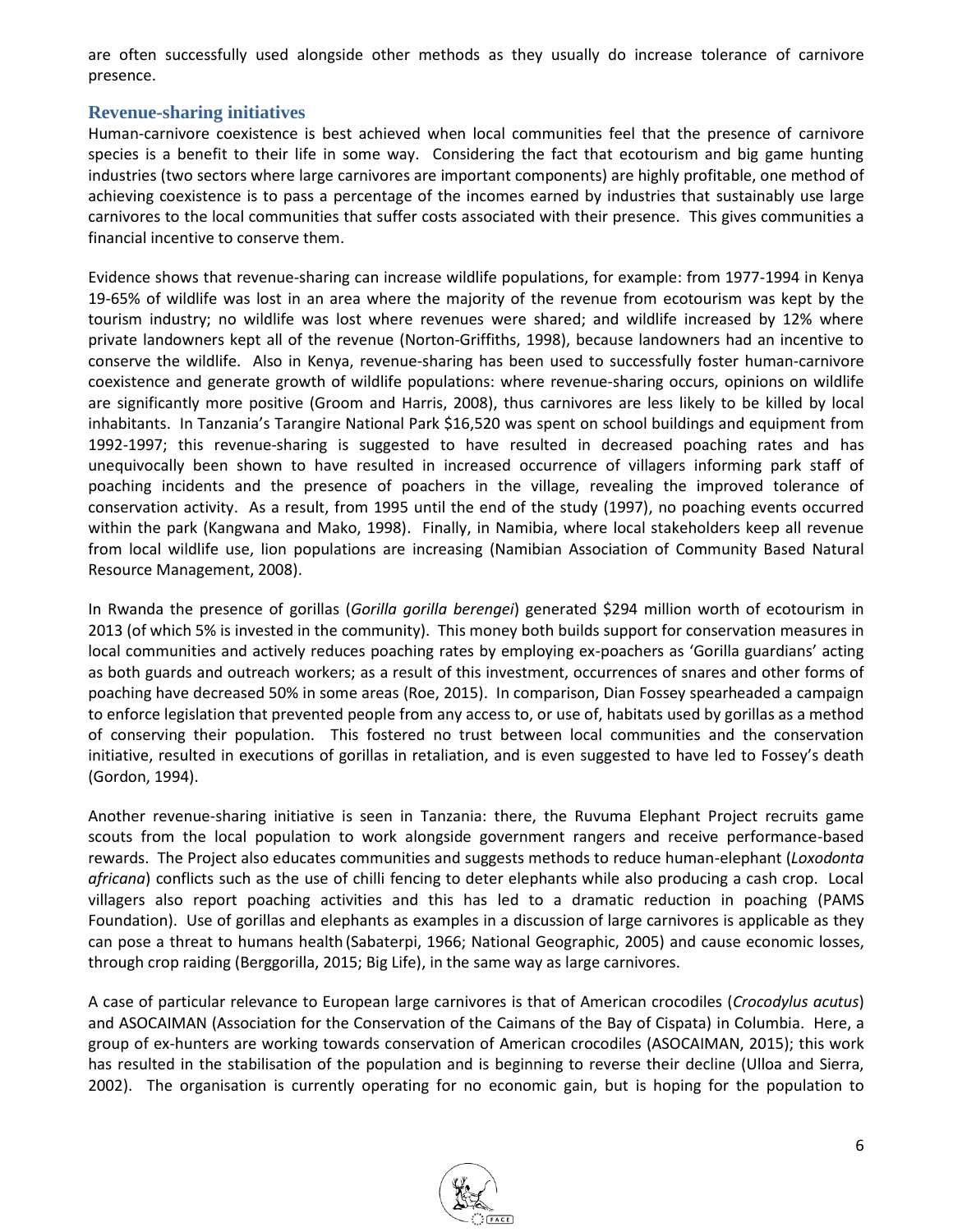recover to a point where the species is downlisted to CITES appendix II to allow limited trade in animal skins (the population is currently afforded appendix I classification).

A second example where legalised harvesting of individuals is in the interest of the species' conservation is seen in rhinoceroses (Family *Rhinocerotidae*) in South Africa: a report by Martin (2011) highlights the fact that methods to conserve rhinoceroses, through enforcement of strict protection legislation, have been tested over the past 30 years and have failed, as evidenced by the continued and increasing incidences of poaching (Emslie, 2013). Some US\$400 million is spent annually to protect the rhino population from poaching for the illegal rhino horn market, while the capital value of all the horn on the present rhinoceros population is estimated at US\$780 million and a single animal produces horn worth just under US\$10,000 annually. This means that the value of land supporting a rhino population managed under a dehorning program is at least 100 times greater than the value of land supporting domestic livestock (Martin, 2011). This economic situation means that conservation of rhinoceros populations would be best achieved through abandoning protection-orientated legislation and adopting a strictly-regulated program of dehorning.

It could be argued that establishment of European large carnivore populations to a point where regulated hunting and a taxable trade in animal parts was possible would allow sales and tax revenue to be reinvested in the conservation of the species and in revenue-sharing initiatives in the local community, minimising humancarnivore conflict. As legal, regulated and sustainable hunting of large carnivores already occurs in much of Europe, this point has already been reached; as a result a regulated trade in animal parts could be sustainably operated. Two animal groups this potential revenue stream most applies to are tigers (*Panthera tigris*) and bears (Family Ursidae), for whose parts large markets already exist (Tigers in Crisis, 2015). Internationally, the illegal trade in bear parts is estimated to be worth €2 billion and markets exist for bear pelts, gall bladders, paws and claws (Interpol, 2014). Sustainable harvesting of these parts for sale on legalised markets could help finance conservation measures.

Another case of interest is that of jaguars (*Panthera onca*) in southern USA. Here jaguar conservation initiatives may soon include allowing livestock farmers who agree to not take lethal measures against predators to promote themselves as 'jaguar-friendly beef', thus creating a potentially profitable selling point to consumers (Nistler, 2007). This same approach could be taken with European livestock herds such as Swedish reindeer and with European cattle and sheep farmers, by creating a 'predator-friendly meat' category. This could be allocated to livestock owners who take measures to conserve predators on their land.

Revenue-sharing schemes are not perfect however and, if badly managed, can fail to result in conservation benefits. They may not actually result in an increase in wildlife as distributional inequalities may result in the individuals who suffer the most human-carnivore conflict receiving the least benefits, as in the case of African rural/nomadic pastoralists benefiting less from community infrastructure, thus maintaining the same lack of tolerance of carnivores (Walpole and Goodwin, 2000). Many revenue-sharing initiatives are not conditional upon actually delivering conservation benefits, leading to situations where local communities are positive towards the revenue-generating tourism but not the wildlife that generates the tourism: in Nepal's Makalu-Barun National Park locals enjoy the benefits of ecotourism revenues but still call for the lethal control of snow leopards and other livestock-damaging wildlife (Mehta and Kellert, 1998).

The success of revenue-sharing initiatives can also cause immigration to the wildlife hotspot leading to land conversion and degradation of the environment (Wittemyer *et al.* 2008). Finally, revenue-sharing initiatives may foster conflicts between local communities and conservation initiatives as conservation prevents the land from being used optimally, resulting in 'enforced primitivism': households adjacent to Mantadia National Park, Madagascar were calculated to suffer annual losses of \$419 (more than half the local annual wage) mainly due to restricted access to agriculture (Shyamsundar and Kramer, 1997).

The risks associated with badly managed revenue-sharing schemes restrict the extent to which such schemes are embraced by local communities, and therefore their success at fostering tolerance and coexistence

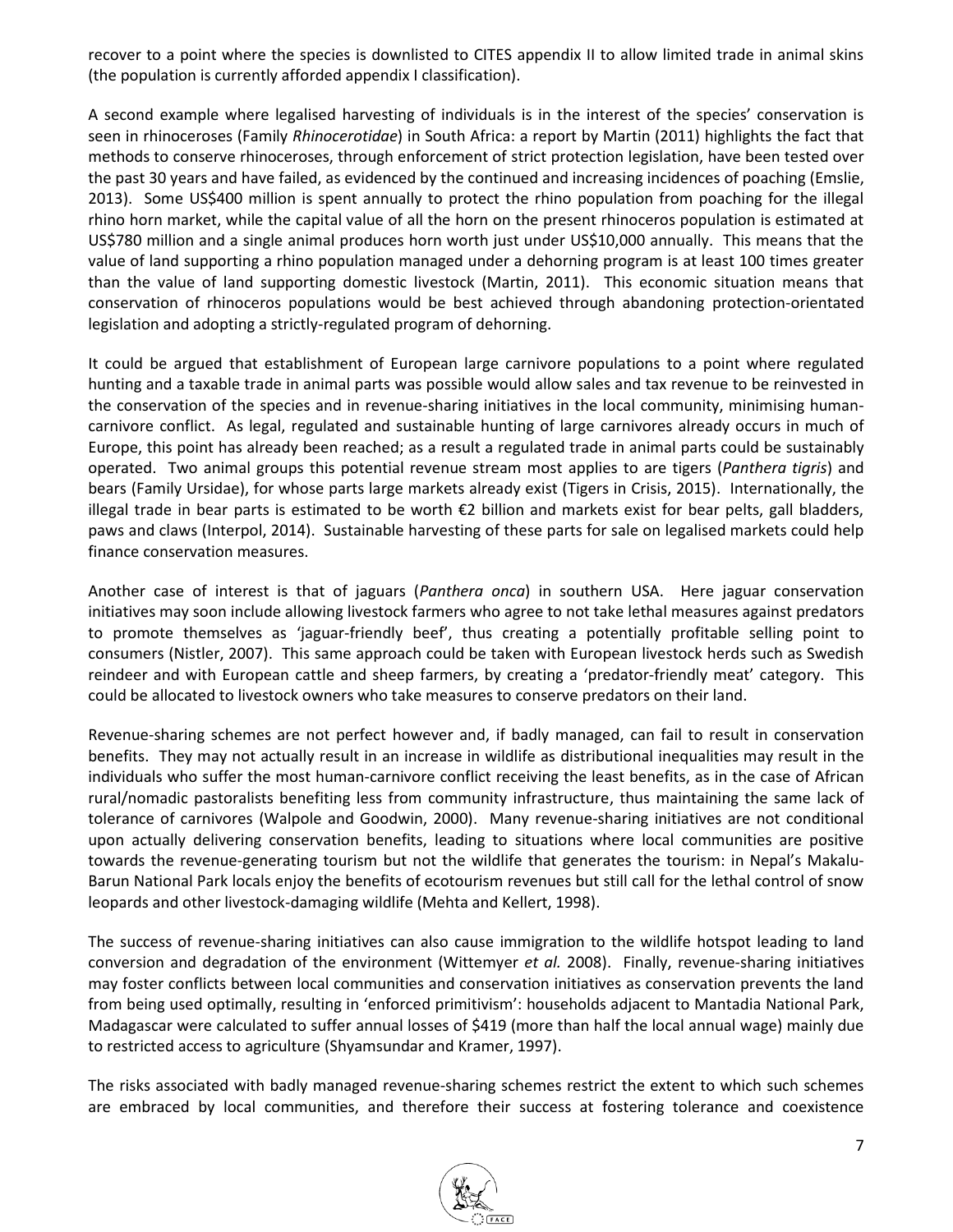between humans and carnivores. However, as exemplified by the successes of such schemes, well-managed revenue-sharing initiatives can provide a method of solving the fundamental issue associated with large carnivore conservation: their negative local value (Kangwana and Mako, 1998; Groom and Harris, 2008). This is due to the fact that, if managed correctly, wildlife can be given great financial value through commodification (however see Russell & Ankenman, 1996, and Gómez-Baggethun & Ruiz-Perez, 2011 for some risks of commodification of wildlife). The fact that local inhabitants receive a tangible benefit from their presence can help foster human-carnivore coexistence, therefore the sustainable use of such wildlife populations can help ensure the long-term survival of the species. Such uses can include sustainable hunting, photo-tourism and potentially harvesting for parts.

While revenue-sharing initiatives are not the solution to issues of human-carnivore coexistence alone, they have been shown to succeed, and are a key element in the conservation of large carnivores that can also be used alongside reimbursement schemes and other methods.

#### **Conservation payments**

Another method of fostering good relationships between local communities and large carnivores through financial incentives is to make payments for conservation results rather than conservation actions. Conservation payments are made on the basis of the community achieving a desired environmental outcome, not on factors assumed to result in that outcome; i.e. payments are made when evidence for human-carnivore coexistence exists, not for factors assumed to result in coexistence (Nelson, 2009). Conservation payments have been generally successful in wildlife conservation, for example: The Nature Conservancy pays US landowners an annuity in return for the rights to log the forest in ways that maximise terrestrial and aquatic biodiversity (Gilges, 2000). They have also been used to conserve large carnivores: Mexican landowners are paid if a camera trap records an endangered felid species on their farm (Nistler, 2007) and the 'Defenders of Wildlife' organisation rewarded US landowners for occupied wolf dens on their property (Defenders of Wildlife, 2015). Such a conservation payment system already exists in Europe, in Sweden: the Swedish government pays Sami reindeer herders \$29,000 for each certified successful lynx or wolverine reproduction on their land to pay for reindeer depredation (Dickman *et al*. 2011). This, along with other measures, has successfully resulted in increasing wolf population size in Sweden (Zabel and Holm-Mueller, 2008) although their range/abundance is mainly restricted to non-Sami reindeer areas.

Conservation payments are superior to other financial incentives as they are more successful at fostering human-carnivore coexistence. This is because they have low transaction costs as livestock owners do not have to search for depredated livestock, increasing the efficiency of the process of payment for landowners. Conservation payments also reduce the cost of maintaining traditional lifestyles in areas of human-carnivore coexistence; this builds further support for the conservation initiative.

As with the other financial incentives however, conservation payments are not perfect. Payments made to individual farmers require clearly defined land rights (something that may not exist), while payments made to communities to be shared amongst the members require functional systems of collective action. Payments may also be manipulated by local elites leading to a marginalisation of the poorest in the community. Furthermore where insecure land rights exist these payments may increase the attractiveness of the land, leading to land grabs.

In conclusion, conservation payments are, and will continue to be, important tools in the establishment of large carnivore-human coexistence and carnivore conservation. This is particularly true when used alongside other forms of financial incentives as discussed above.

#### **Financial incentives summary**

In summary, successful payment initiatives set out to:

- 1. Specifically target payments to those most directly affected by carnivores;
- 2. Reduce the direct costs of human-carnivore coexistence;

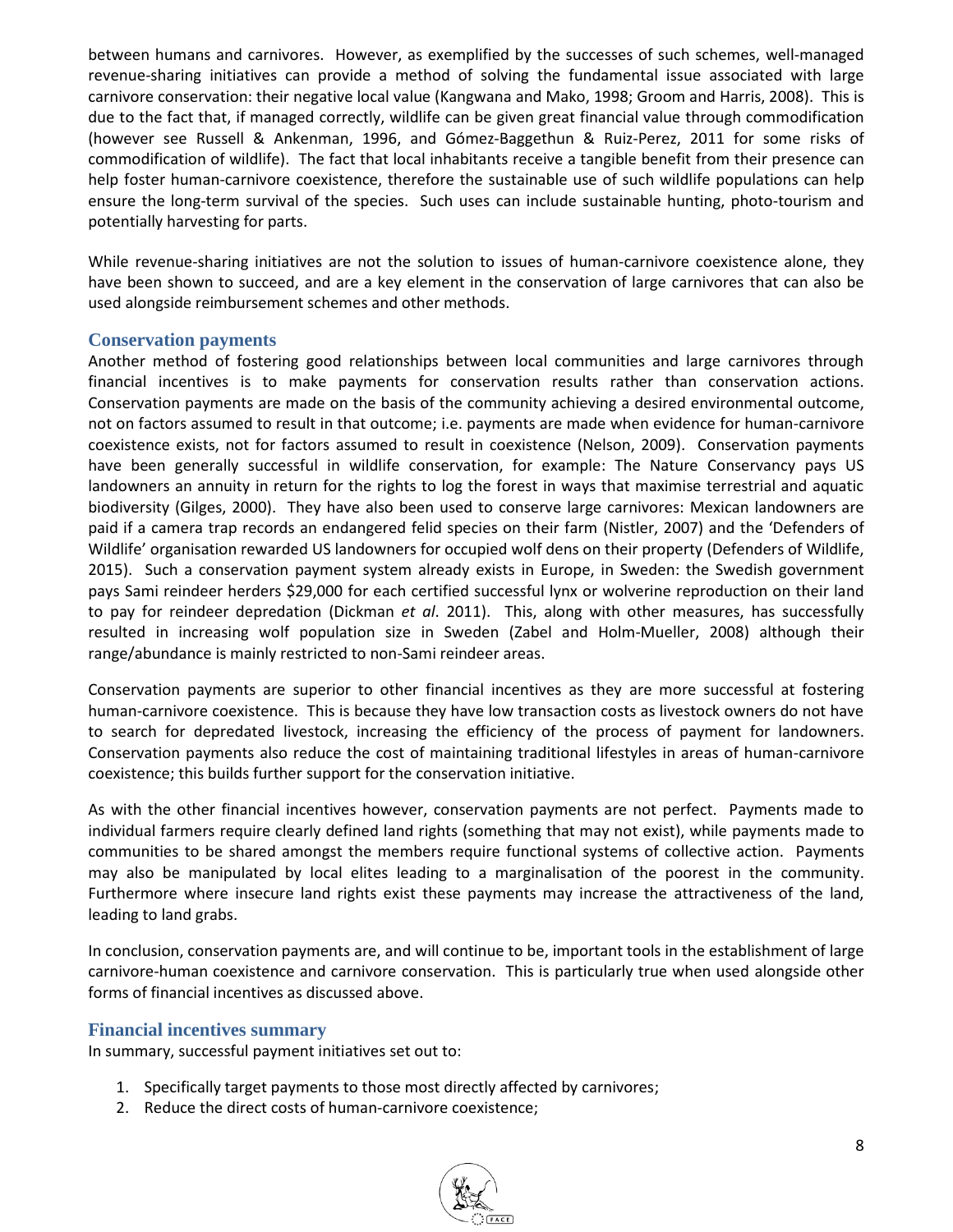- 3. Provide local people with additional revenue directly linked to carnivores (such as via hunting, ecotourism or harvesting for parts);
- 4. Avoid perverse incentives such as incentivising increased depredation by paying for each livestock unit lost;
- 5. Not require significant external revenue;
- 6. Specifically link payments to conservation outcomes;
- 7. Be likely to have a positive impact on human poverty.

None of the three approaches described above cover all of these individually, therefore the most successful initiatives will combine approaches. Revenue should be primarily dispensed as conservation payments for recorded presence/reproduction of a large carnivore. A large portion should be invested in community-driven development initiatives that provide a tangible benefit of the presence of large carnivores (such as financial benefits achieved through regulated hunting, ecotourism or harvesting for parts) to local inhabitants, while another portion should be paid as compensation for depredation events (payment would be linked to husbandry standards, so livestock owners using poor standards of husbandry would receive smaller payments). Determining which initiatives would most benefit a particular community should be highly site-specific, and would require dialogue with the community. Organising financial incentives in this way would help achieve human-carnivore coexistence and the conservation of large carnivores.

These approaches all require extensive external investment, either from external industry such as hunting or tourism, or from donations; attempts to achieve self-sufficiency such as through insurance schemes have often failed due to low uptake (Miquelle *et al*. 2005). Markets such as the European hunting sector (conservatively estimated to be worth €16 billion (Kenward and Sharp, 2008)) present an extremely viable industry to financially support conservation efforts of large carnivores through regulated, sustainable hunting. However, in order to guarantee long-term sustainability of large carnivores, conservation incentives must be provided that are not based on financial inputs in order to supplement those that are.

#### **Social incentives**

For the continued success of large carnivore conservation, incentives other than financial ones must be found. One approach attempted by several conservation initiatives is to create or exploit social elements to achieve human-carnivore coexistence through awareness-raising and by fostering a sense of association with the species. This awareness-raising can then be supported by educational programmes.

Firstly, one method of achieving greater human-carnivore coexistence is to simply recognise a problem exists. The persecution of Ethiopian wolves (*Canis simensis*) in the early 1990s by local communities was reduced by recognising that local concerns over the land's management were legitimate (Gottelli and Sillero-Zubiri, 1992). In a second example, North American communities angry at elitist environmentalists vented their frustration at grizzly bears (*Ursus arctos* ssp.); this situation improved when a complaints forum was established (Primm, 1996).

Recognition of a problem and the implementation of appropriate actions to overcome it are likely to require research into both the human and animal populations present in a given situation. This research helps to assess stakeholder perceptions, determine the hurdles to human-carnivore coexistence and collect data on the large carnivore in question in order to both monitor the population and determine the validity of any complaints from local stakeholders. The efficacy of collecting data on stakeholder perceptions as a method of achieving conservation of wildlife was highlighted by the Mali Elephant Project, whereby simply talking to local communities and discussing their problems it was possible to garner local support for elephant conservation projects (Canney, 2014).

Secondly, many communities have cultural attachments to the wildlife they coexist with. This may be for religious, aesthetic or ethical reasons. These attachments can be exploited to achieve conservation aims. In the Maasai people of Kenya, lion hunting is a cultural tradition that serves to demonstrate the prowess of a warrior and continues despite legislation banning the activity. This tradition was threatened by falling lion

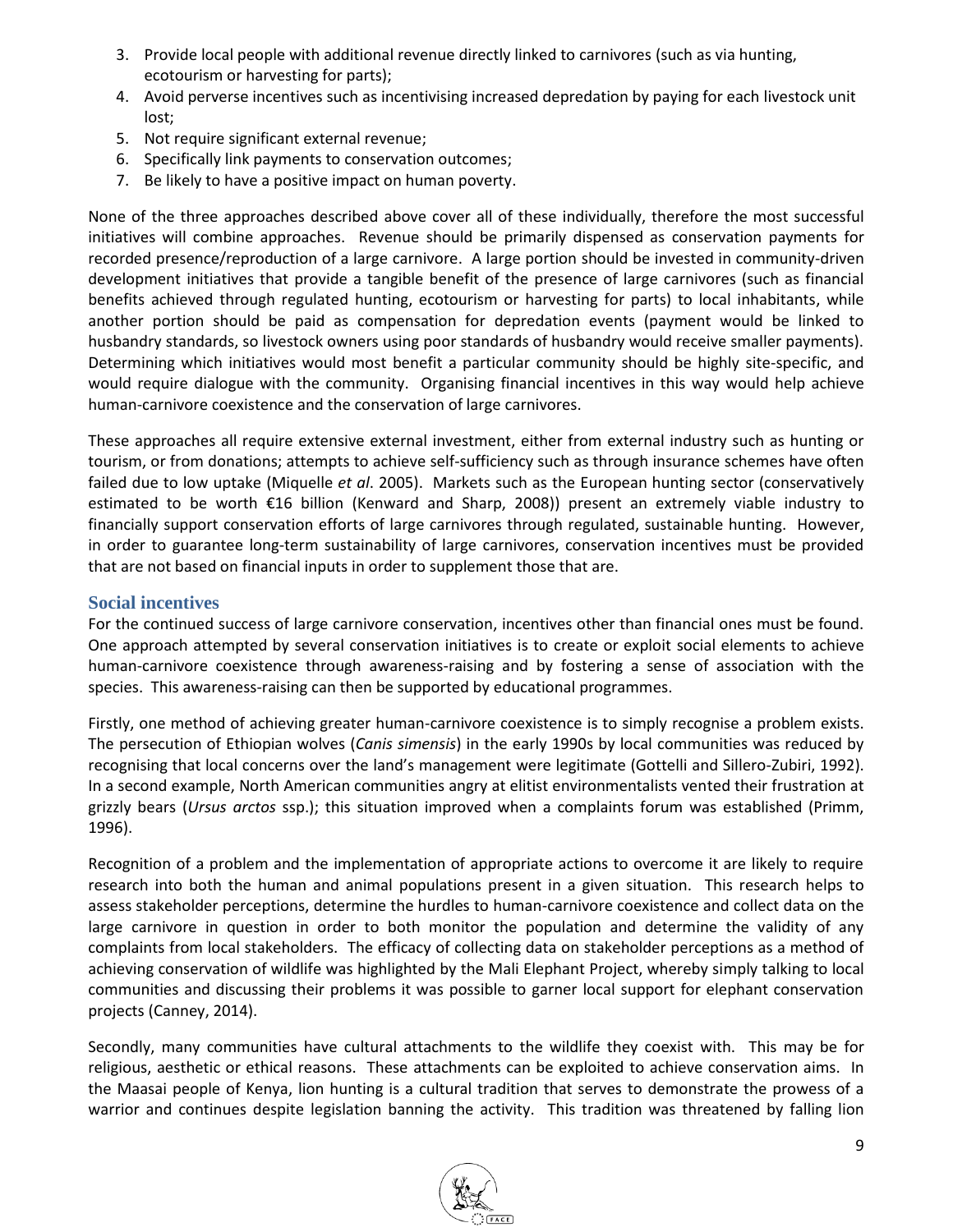population levels (partially as a result of intense hunting). The Kenyan 'Lion Guardians' project managed to incorporate the traditional hunting of lions into a conservation program whereby men 'hunt' the lions in order to tag them with radio telemetry collars, allowing them to be tracked for research purposes (Lion Guardians, 2015). Such guardians are paid a modest wage and gain prestige and status by still being seen as a lion 'hunter'. The Lion Guardian program has been extremely successful and has resulted in a 99% decrease in lion killings (Hazzah, 2014). This is a key example of where traditional, unsustainable, use of a carnivore population has been turned on its head to support conservation efforts. Conservation of wildlife purely for aesthetic reasons and for a sense of community pride have also been shown in Manyeleti Game Reserve, South Africa, where 83% of the interviewed community thought removal of the predator population was not an option despite 81% having lost livestock to carnivore depredation. Of those that viewed predator removal as unacceptable 9% did so for reasons of tourism and job creation but the overwhelming majority did so for aesthetic and ethical reasons (Lagendiik and Gusset, 2008).

Social incentives such as these could be used in the case of European large carnivores. Establishing a sense of national or regional pride around a particular carnivore species through awareness-raising and educational activities could help associate a group of people's sense of identity with a species of conservation concern, and could help garner support for the conservation of that species and reduce rates of retaliatory or pre-emptive killing among those in conflict with it. Actions similar to this have been seen in the reintroduction of lynx into the Harz National Park, Germany where the lynx was used as a flagship conservation project and an attraction for the park. Fostering a sense of cultural ownership and solidarity with a large carnivore species could be achieved by incorporating one in a logo, or adopting one as a mascot, and then publicising this by any organisations or bodies from sports teams and cities, to political parties and businesses.

Efforts to foster a sense of association between communities and large carnivores, in this manner, could also be supported by educational activities that aim to improve the knowledge communities possess about the large carnivores living in their vicinity (Kellert *et al*. 1996; Infield and Adams, 1999). Such actions could help to improve local opinion of large carnivores by causing them to relate positively with the species in question. By broadening people's understanding of the environment, their concern for species existing in it can be heightened, leading them to support conservation actions in the long-term (Dietz and Nagagata, 1995). An example of these methods can be seen in the 'Ethiopian Wolf Conservation Program' which, since 1996 has been operating a community education approach to reduce the persecution of wolves by shepherds (Sillero-Zubiri and Macdonald, 1997). A local teacher is employed to work with local people and talk to them about dogs, disease and wildlife using educational materials in the local Oromo language, as well as to lecture at local primary schools about wolf conservation and other environmental issues. It is currently too early to determine the long-term success of these educational activities.

While such measures have the potential to achieve considerable results in human-carnivore coexistence they can take time to foster the sense of identity with the species in question and take effect. Furthermore, few concrete examples of the success of social incentives exist. As such, it is important that these measures are used to supplement other conservation initiatives, and are not relied upon alone.

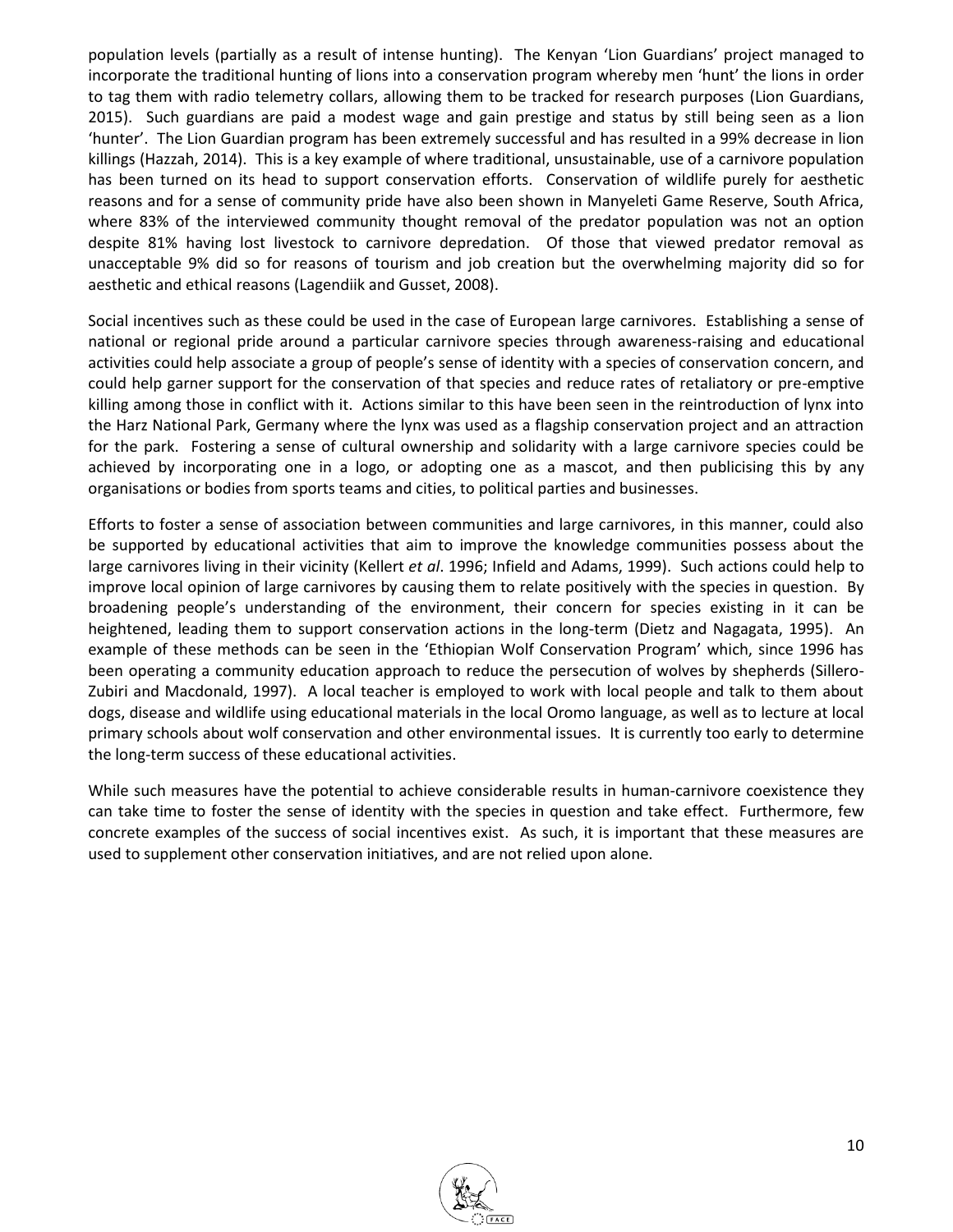### **Management improvements**

Human-carnivore coexistence relies upon carnivores not being perceived to have a negative value at a local scale. One simple way to achieve this is to reduce the costs a carnivore can impose on a community by improving management practices. This can be done with minimal investment of revenue.

Damage by carnivores to livestock incurs considerable financial costs for the livestock owner. In Himalayan India, education of the herder population and construction of more predator-proof livestock pens has reduced the number of livestock lost to leopard attacks and is suggested to have reduced the number of retaliatory killings (Jackson and Wangchuk, 2001). In northern Turkey, increased tolerance of bear presence has been achieved by introducing new methods of storing apiaries (on raised metal poles rather than suspended from a cliff face) which still prevent bear access while increasing human access, reducing conflicts between the human and carnivore populations (Can *et al*. 2014).

In 1995, the management of the Russian Far East's wildlife population was handed to hunting organisations in order to give them a vested interest in the sustainable maintenance of these populations, bringing the human population further into conflict with tigers as these depredated the ungulate population. In 2000 the Wildlife Conservation Society initiated a program to improve management of huntable species in these areas through support and education, which reduced human-tiger conflict by providing a larger prey population for both human and carnivore populations, and in experimental leases this has resulted in increased ungulate population size (Miquelle *et al*. 2005). In Namibia, conservation organisations introduced improved livestock management through the use of calving corrals, guarding animals and synchronising calving seasons between farms. This led to a reduction in the rate of depredation by cheetah greater than that achieved by their lethal removal (Marker *et al*. 1996).

These approaches show that with minimal financial investment, but with investment of the time of skilled personnel, and using basic educational activities, human-carnivore coexistence can quickly and easily be made to impose a lower cost on local communities, thus resulting in lower rates of retaliatory killing. This reduced cost of coexistence is also likely to increase tolerance for the species and reduce the rate of pre-emptive killing. These approaches are applicable in Europe as growing populations of wolves, bear, lynx and wolverines are increasingly bringing the species into contact with livestock. With the adoption of new, simple farming practices (e.g. the adoption of electric fencing), human-carnivore coexistence can be made far easier with minimal investment of funds.

Simple changes to management practices such as these cannot achieve perfect human-carnivore coexistence, nor can they reduce conflicts if management practices that result in high human-carnivore conflicts are deeply culturally ingrained. However, they can greatly increase tolerance of large carnivore presence, and can be included as part of a financial and cultural incentive program.

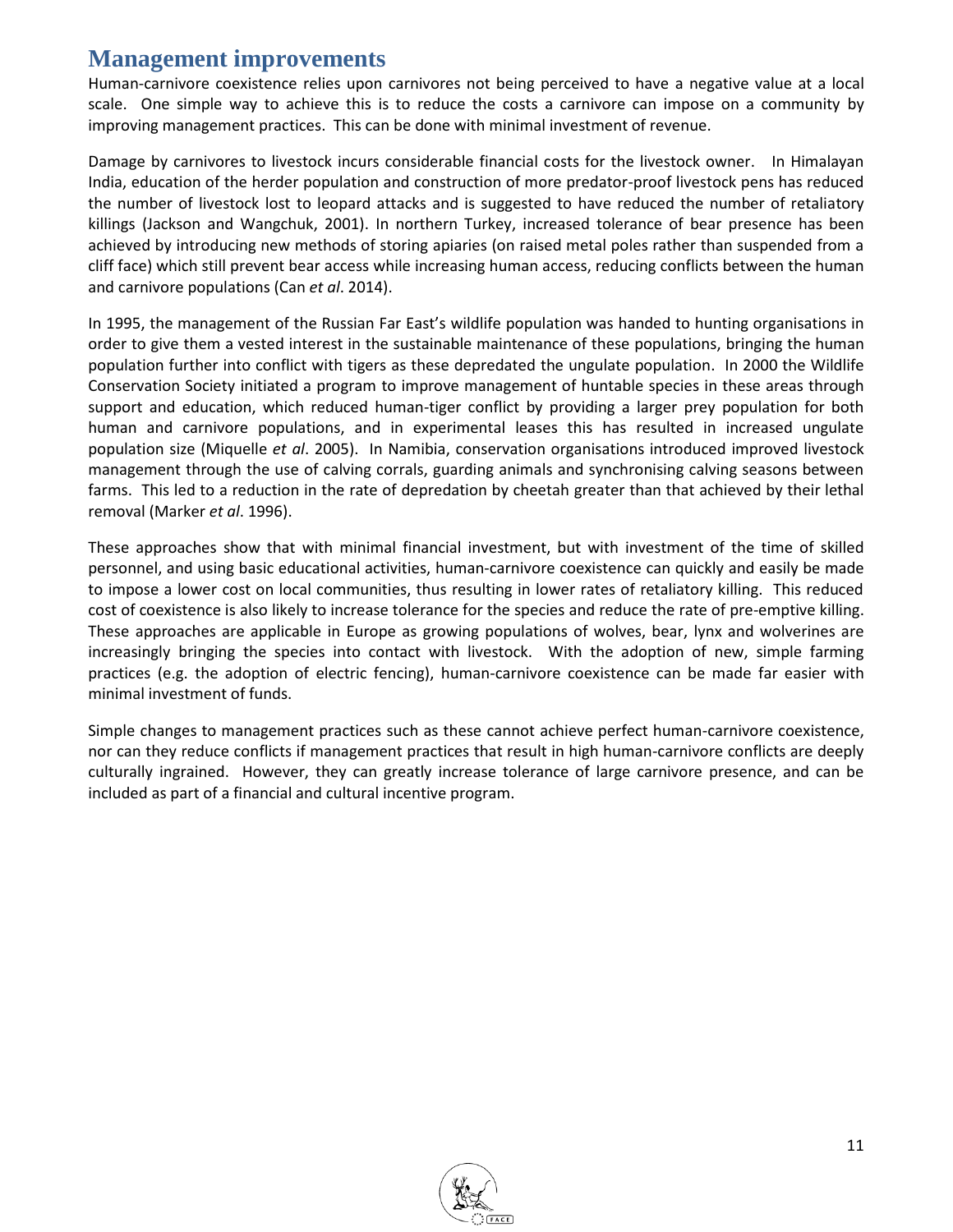## **Conclusion**

In conclusion, the conservation of wildlife is increasingly dependent upon the tolerance of human-wildlife coexistence by humans. The conservation of large carnivore populations is particularly difficult due to the financial costs imposed on local communities via damage to livestock, and due to the threat of injury and death to people. This results in large carnivores being perceived as having low value at local levels, while generally being viewed as having high value at international scales for ecological, ethical and aesthetic reasons. The preservation of large carnivore populations is therefore controversial and can be difficult to achieve.

This literature review has considered the different approaches to achieving coexistence of local communities with large carnivores. It has shown that despite some successes, conservation of large carnivores through topdown enforcement of strict protection legislation alone is often unsuccessful as it does not address the fundamental negative or low value of these species to the local communities that coexist with them.

An alternative method of preserving wildlife is to work with local communities and stakeholders to provide incentives for them to coexist with large carnivores. This literature review has considered financial incentives such as reimbursement schemes, revenue-sharing initiatives and conservation payments, and has shown how together these practices can be used to great effect to increase tolerance of large carnivore populations.

Furthermore, while these schemes require financial support, initiatives such as these could be made to be financially self-sustaining (or at least more so) by the legalisation of regulated, sustainable hunting or harvesting of animal parts for sale. Hunting in Europe is widespread and worth an estimated €16 billion to the European economy; financing of conservation measures by tapping into this market, such as through the regulated sale of hunting trips, would help projects achieve greater self-sustainability. Sustainable culling of European bears and harvesting of their parts for a legal market could provide a considerable source of funding for conservation measures; whether such a trade should be supported is beyond the scope of this review.

Social incentives could also be used alongside financial incentives if sufficient support for a species could be built. These benefit from having minimal costs but are more difficult to achieve and few examples exist; however, if an emotional connection could be fostered between local communities and the species, social incentives could be very useful in achieving human-carnivore coexistence.

Management improvements can also be implemented with minimal financial backing and hence could be introduced even in the absence of external financial support. These reduce the costs of large carnivore presence, increasing the ease of coexistence.

Individually financial incentives, social incentives and management improvements can all have successes, but, if managed badly, may have some potential negative consequences as well. It is important to be aware of these and manage conservation efforts in ways that avoid these if at all possible. An overview of the pros and cons of the various different methods can be found in appendix 1.

However, financial incentives, social incentives and management improvements will be most successful if used together to complement each other. Enforcement of strict-protection orientated conservation approaches is also likely to be necessary to successfully conserve large carnivores, but the message of this literature review is to not rely solely on strict protection. A focus on strict-protection orientated approaches is unlikely to achieve social acceptance of large carnivore presence or conservation initiatives targeting them, which may ultimately provide an unsurmountable stumbling block to conservation efforts. A diverse range of conservation practices is likely to best achieve coexistence of humans with large carnivores in Europe and elsewhere.

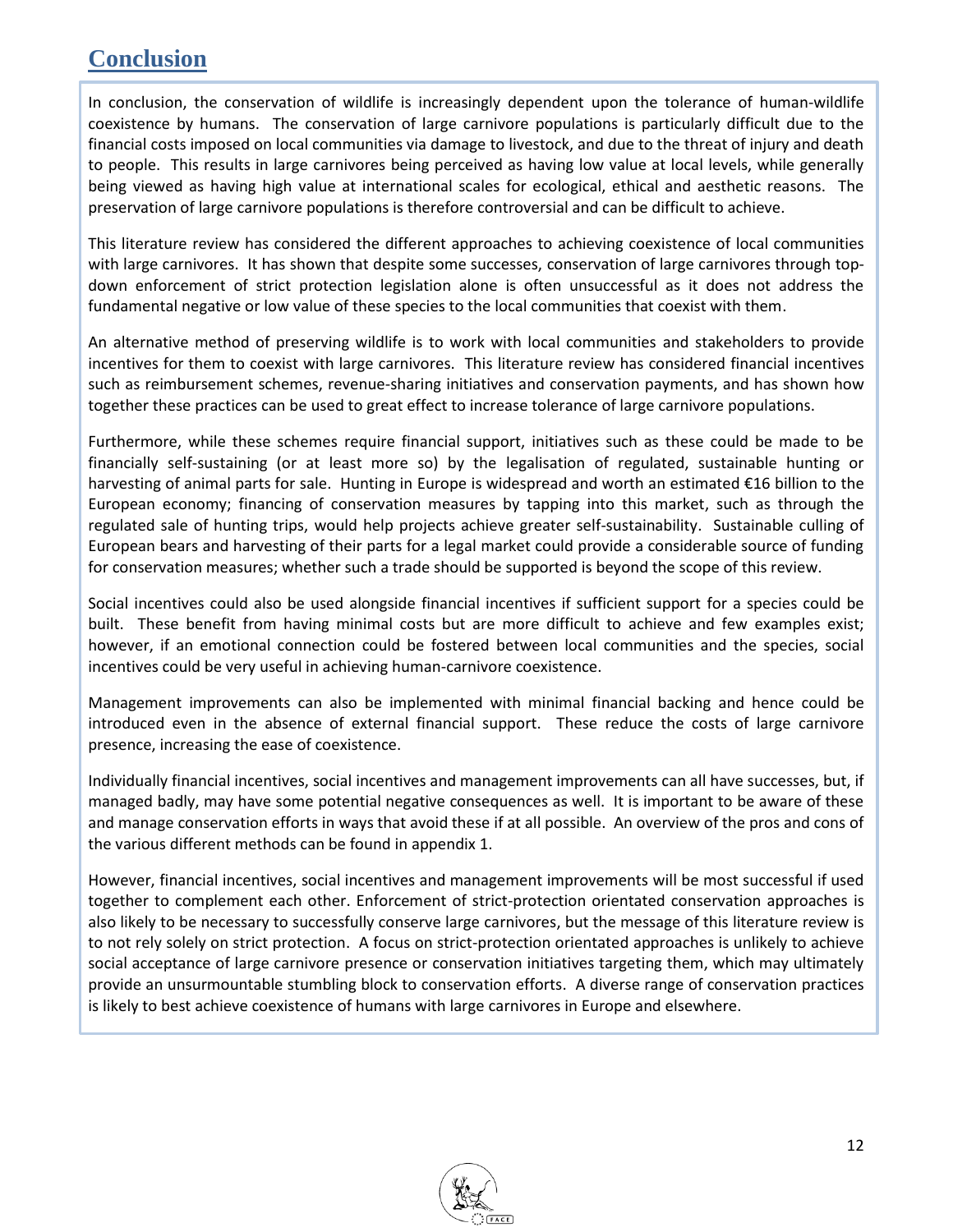## **References**

All Africa. 2014. Tanzania: How Anti-Poaching Caused Anguish. Available at:<http://allafrica.com/stories/201401080092.html> [accessed on 20.12.15]

ASOCAIMAN. 2015. Available a[t http://asocaiman.org/](http://asocaiman.org/) [accessed on 20.12.15]

Banerjee K, Jhala YV, Chauhan KS, *et al*. 2013. Living with lions: the economics of coexistence in the Gir Forests, India. *Plos One* 8:e49457

Berggorilla. 2015. Ranging on Community Land and Crop-Raiding by Bwindi Gorillas. Available at: [http://www.berggorilla.org/en/gorillas/people-gorillas/articles-people-gorillas/ranging-on-community-land-and-crop-raiding-by-bwindi](http://www.berggorilla.org/en/gorillas/people-gorillas/articles-people-gorillas/ranging-on-community-land-and-crop-raiding-by-bwindi-gorillas/)[gorillas/](http://www.berggorilla.org/en/gorillas/people-gorillas/articles-people-gorillas/ranging-on-community-land-and-crop-raiding-by-bwindi-gorillas/) [accessed on 20.12.15]

Big Life. Crop Raiding. Available at[: https://biglife.org/helping-the-community/crop-raiding--2](https://biglife.org/helping-the-community/crop-raiding--2) [accessed 20.12.15]

Bulte EH and Rondeau D. 2005. Why compensating wildlife damages may be bad for conservation. *Journal of Wildlife Management* 69:14-19

Butchart SHM, Walpole M, Collen B, *et al*. Global Biodiversity: Indicators of Recent Declines. *Science* 328: 1164-1168

Can OE, D'Cruze N, Garshelis DL, *et al*. 2014. Resolving human-bear conflict: a global survey of countries, experts and key factors. *Conservation Letters* 7(6):501-513

Canney S. 2014. Punch above your weight - Mali elephant conservation. TEDxVailWomen. Available at: <https://www.youtube.com/watch?v=GjYt5uQPu8o> [accessed 20.12.15]

Convention on Biological Diversity. 1992. Convention on Biological Diversity. Secretariat of the Convention on Biological Diversity, Montreal, Canada. Available at:<https://www.cbd.int/doc/legal/cbd-en.pdf> [accessed 20.12.15]

Defenders of Wildlife. 2015[. http://www.defenders.org/](http://www.defenders.org/) [accessed 20.12.15]

Dickman AJ, Macdonald EA and Macdonald DW. 2011. A review of financial instruments to pay for predator conservation and encourage human–carnivore coexistence. *Proceedings of the National Academy of Sciences of the United States of America* 108(34): 13937–13944

Dietz, L.A.H., and E.H. Nagagata. 1995. Golden lion tamarin conservation program: a community educational effort for forest conservation in /rio de Janeiro State, Brazil. In: Conserving wildlife. International education and communication approaches (Ed. Jackobson, S.K.), pp. 64-86, Columbia University Press, New York.

Emslie RE. 2013. African Rhinoceroses – Latest trends in rhino numbers and poaching. Sixteenth meeting of the Conference of the Parties Bangkok (Thailand), 3-14 March 2013. Available a[t https://cites.org/sites/default/files/eng/cop/16/inf/E-CoP16i-51.pdf](https://cites.org/sites/default/files/eng/cop/16/inf/E-CoP16i-51.pdf)

Geldmann J, Barnes M, Coad L, *et al*. 2013 Effectiveness of terrestrial protected areas in reducing habitat loss and population declines. *Biological Conservation* 161:230-238

GFI (Global Financial Integrity). 2011. Transnational Crime in the Developing World. Available at: [http://www.gfintegrity.org/storage/gfip/documents/reports/transcrime/gfi\\_transnational\\_crime\\_web.pdf](http://www.gfintegrity.org/storage/gfip/documents/reports/transcrime/gfi_transnational_crime_web.pdf) [accessed 20.12.15]

Gilges K. 2000. The nature conservancy's forest bank: a market-based tool for protecting our working forestland. *Corporate Environmental Strategy* 7(4):371-378

Gómez-Baggethun E & Ruiz-Pérez M. 2011. Economic valuation and the commodification of ecosystem services. Progress in Physical Geography 35: 613-628

Gordon N. 1994. Murders in the Mist: Who Killed Dian Fossey? Hodder & Stoughton Ltd

Gottelli D and Sillero-Zubiri C. 1992. The Ethiopian wolf – an endangered endemic canid. *Oryx* 26 (4): 205-214

Groom R and Harris S (2008) Conservation on community lands: the importance of equitable revenue-sharing. *Environmental Conservation* 35:242-251

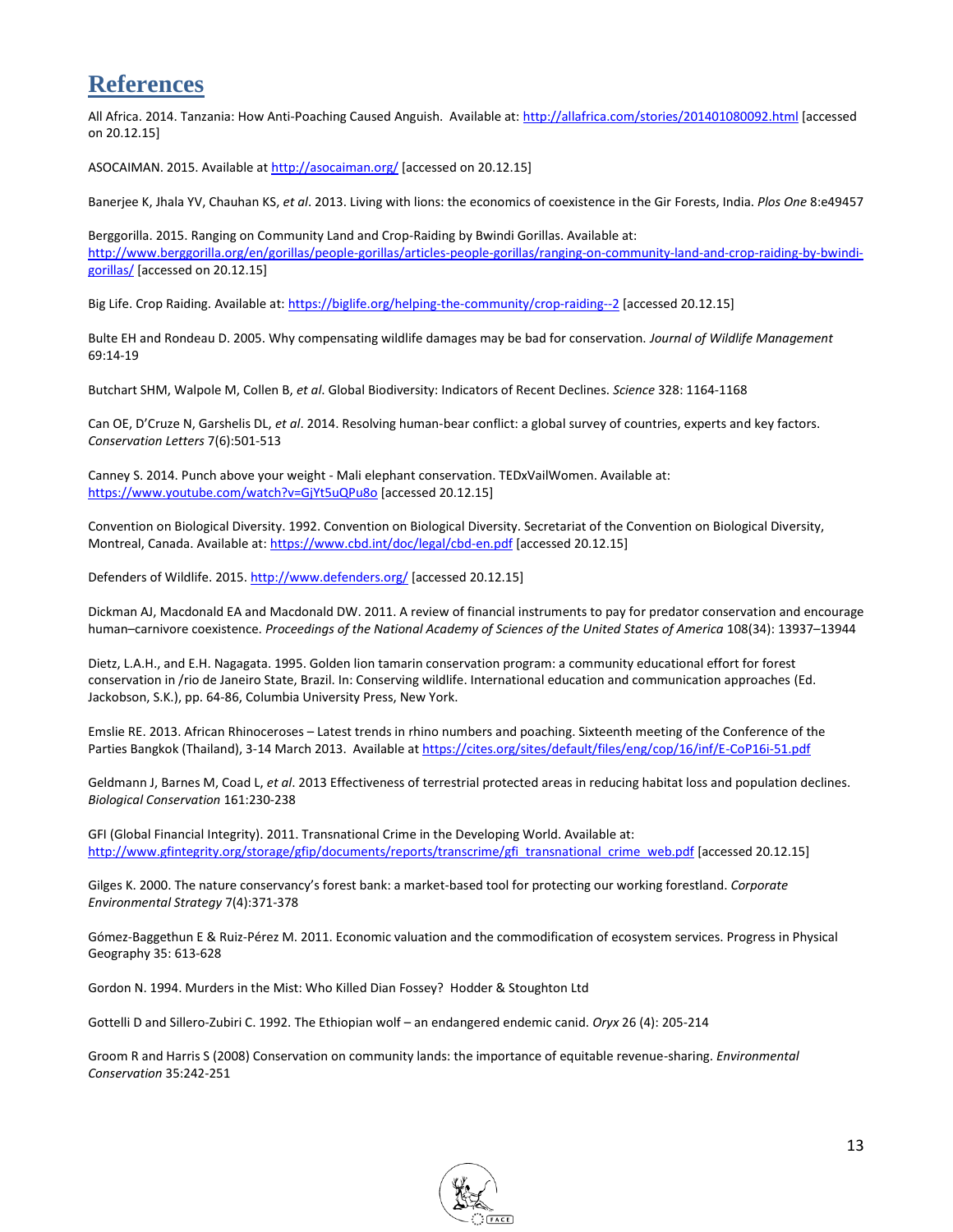Hazzah L, Dolrenry S, Naughton L, *et al*. 2014. Efficacy of two lion conservation programs in Maasailand, Kenya. *Conservation Biology*  28:851-860

Macdonald DW, Loveridge AJ and Rabinowitz A (ed.). 2010. *Biology and Conservation of Wild Felids* pp.599-649

Maclennan SD, Groom RJ, Macdonald DW, *et al*. (2009) Evaluation of a compensation scheme to bring about pastoralist tolerance of lions. *Biological Conservation* 142:2419-2427

Mari PM and Sami K. 2014. EVALUATION OF THE FINNISH NATIONAL POLICY ON LARGE CARNIVORES. University of Helsinki

Marker LL, *et al*. 1996. Cheetah survival on Namibian farmlands. *Cheetah conservation fund*

Marker LL *et al.* 2002. Apects of the management of cheetahs, Acinonyx jubatus jubatus, trapped on Namibian farmlands. Biological Conservation 113:401-412

Martin RB. 2011. Illegal Trade in Rhino Horn: Hobson's choice [in draft]

Mehta JA and Kellert SR. 1998. Local attitudes toward community-based conservation policy and programmes in Nepal: a case study in the Makalu-Barun Conservation Area. *Environmental Conservation* 25(4):320-333

Miquelle D, Nikolaev I, Goodrich J, *et al*. 2005. Searching for the coexistence recipe: a case study of conflicts between people and tigers in the Russian Far East. *People and Wildlife: Conflict or Co-existence?* 9:305-322

Mishra C, Allen P, McCarthy T, *et al*. 2003. The role of incentive programs in conserving the snow leopard. *Conservation Biology* 17:1512-1520

Pohja-Mykrä M. 2016. Felony or act of justice? – Illegal killing of large carnivores as defiance of authorities. *Journal of Rural Studies* 44: 46-54

Primm SA. 1996. A Pragmatic Approach to Grizzly Bear Conservation. *Conservation Biology* 10(4):1026 - 1035

Infield M and Adams WM. 1999. Institutional sustainability and community conservation: a case study from Uganda. Journal of International Development 11(2):305-315

Interpol. 2014. Assessment on Illegal Bear Trade. Available at <http://www.interpol.int/content/download/27400/367968/version/1/file/Assessment%20on%20Illegal%20Bear%20Trade.pdf>

IUCN. 2015. Large Carnivores in Europe. Available at:

[http://www.iucn.org/about/union/secretariat/offices/europe/european\\_union/key\\_issues/large\\_carnivores/](http://www.iucn.org/about/union/secretariat/offices/europe/european_union/key_issues/large_carnivores/) [Accessed 20.12.15]

Jackson R and Wangchuk R. 2001. Linking snow leopard conservation and people-wildlife conflict resolution: grassroots measures to protect the endangered snow leopard from herder retribution. *Endangered Species Update* 18:138-141

Kangwana K and Mako RO. 1998. *The impact of community conservation initiatives around Tarangire National Park (1992-1997)*, Manchester: University of Manchester

Kellert SR, Black M, Rush CR, *et al*. 1996. Human Culture and Large Carnivore Conservation in North America. *Conservation Biology* 10 (4): 977-990

Kenward, R. & Sharp, R. 2008. Use Nationally of Wildlife Resources Across Europe, 117-132.: in Manos, P. & Papathanasiou, J. [eds.] (2008) GEM-CON-BIO: Governance & Ecosystems Management for the Conservation of Biodiversity. Thessaloniki

Lagendiik DDG and Gusset M. 2008. Human-carnivore coexistence on communal land bordering the Greater Kruger area, South Africa. *Environmental Management* 42(6):971-976

Lion Guardians. 2015. Our Work, available at[: http://lionguardians.org/our-approach/](http://lionguardians.org/our-approach/) [accessed 20.12.15] London Conference on Illegal Wildlife Trade. 2014. Available at [https://www.gov.uk/government/uploads/system/uploads/attachment\\_data/file/281289/london-wildlife-conference-declaration-](https://www.gov.uk/government/uploads/system/uploads/attachment_data/file/281289/london-wildlife-conference-declaration-140213.pdf)[140213.pdf](https://www.gov.uk/government/uploads/system/uploads/attachment_data/file/281289/london-wildlife-conference-declaration-140213.pdf)

Morsbach D. 1987. Cheetah in Namibia. *Cat News*:25-26.

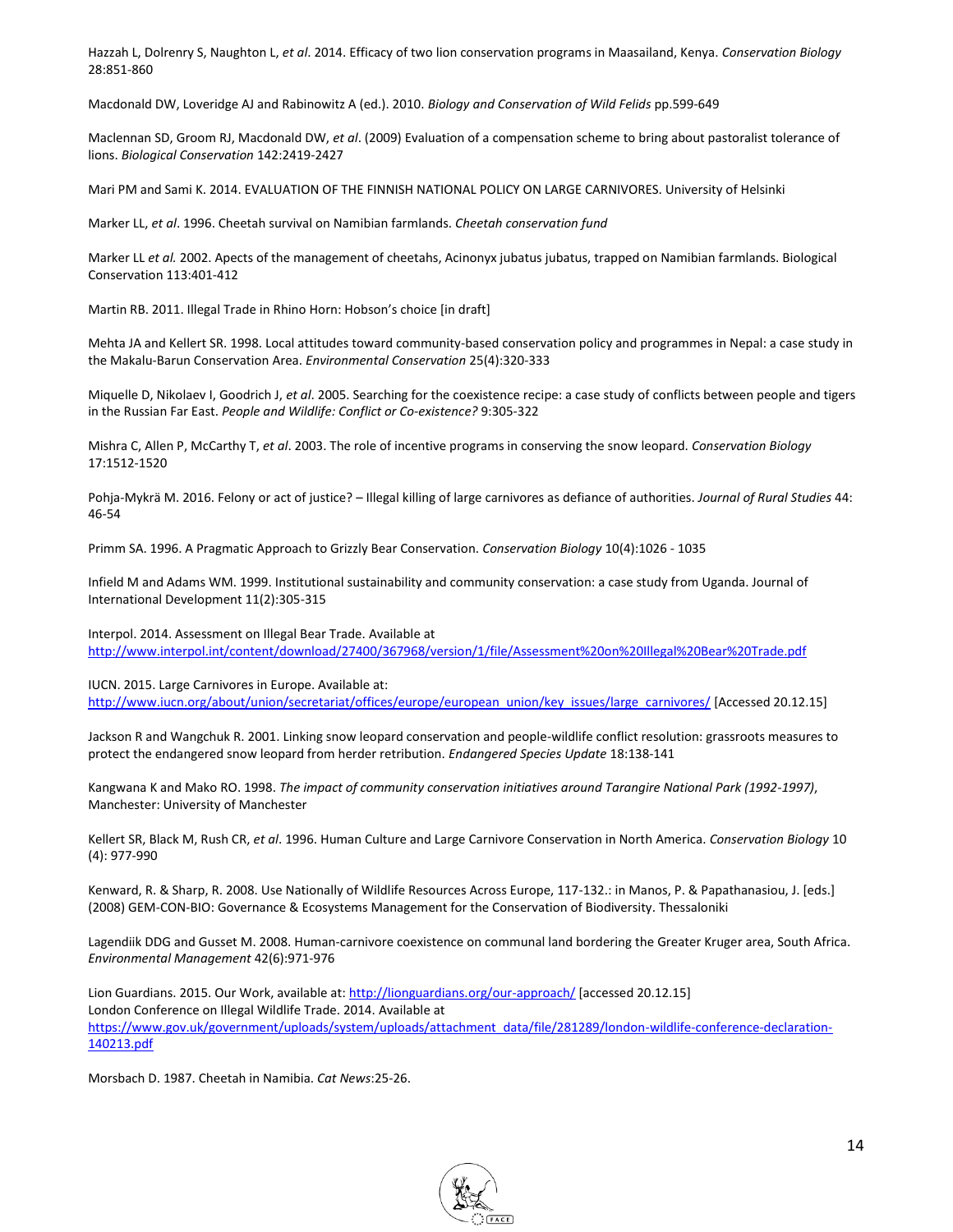Namibian Association of Community Based Natural Resource Management (2008) *Namibia's Communal Conservancies: A Review of Progress in 2007* (NACSO, Windhoek, Namibia)

National Geographic. 2005. Elephants Attack as Humans Turn up the Pressure [http://news.nationalgeographic.com/news/2005/06/0603\\_050603\\_elephants\\_2.html](http://news.nationalgeographic.com/news/2005/06/0603_050603_elephants_2.html) [accessed on 20.12.15]

Naughton-Treves L, Grossberg R and Treves A. 2003. Paying for tolerance: rural citizens' attitudes toward wolf depredation and compensation. *Conservation Biology* 17:1500-1511

Nelson F. 2009. Developing payments for ecosystem services approaches to carnivore conservation. *Human Dimensions of Wildlife* 114(6):381-392

Nistler C. 2007. Seeing spots: the return of the Jaguar. *PERC* 25(4)

Norton-Griffiths M. 1998. 'The economics of wildlife conservation policy in Kenya' in (eds Milner-Gulland EJ and Mace R) *Conservation of Biological Resources*. Blackwell Science Ltd, Oxford, UK

Nyhyus P, Fischer H, Madden F *et al.* 2003. Taking the bite out of wildlife damage The challenges of wildlife compensation schemes. *Conservation in Practice* 4:37-43

Pams Foundation. Ruvuma Elephant Project. Available at[: http://pamsfoundation.org/our-initiatives/ruvuma-elephant-project/](http://pamsfoundation.org/our-initiatives/ruvuma-elephant-project/) [accessed on 20.12.15]

Raza RH, Chauhan DS, Pasha MKS, *et al*. 2012. Illuminating the blind spot: a study on illegal trade in leopard parts in India (2001-2010). *TRAFFIC* 

Roe D. 2015. Beyond enforcement: communities, governance, incentives and sustainable use in combating wildlife crime. *IIED Beyond Enforcement Conference*

Russell CL & Ankenman MJ. 1996. Orangutans as Photographic Collectibles: Ecotourism and The Commodification of Nature. Tourism Recreation Research 21 (1): 71-78

Sabaterpi J. 1966. Gorilla attacks against humans in Rio Muni, West Africa. *J Mammalogy* 47:123-124

Save The Rhino. 2015. Poaching: The Statistics. Available at[: https://www.savetherhino.org/rhino\\_info/poaching\\_statistics](https://www.savetherhino.org/rhino_info/poaching_statistics) [accessed on 20.12.15]

Save The Elephants. 2014. China faces a conservation challenge: The Expanding Elephant and Mammoth Ivory Trade in Beijing and Shanghai. Available at[: http://savetheelephants.org/wp-content/uploads/2014/12/2014\\_ChinaConservationChallenge.pdf](http://savetheelephants.org/wp-content/uploads/2014/12/2014_ChinaConservationChallenge.pdf) [accessed 20.12.15]

Shyamsundar P and Kramer R (1997) Biodiversity conservation – at what cost? A study of households in the vicinity of Madagascar's Mantadia National Park. *AMBIO* 26:180-184

Singh HS and Gibson L. 2011. A conservation success story in the otherwise dire megafauna extinction crisis: The Asiatic lion (*Panthera leo persica*) of Gir forests. *Biological Conservation* 144:1753-1757

Sillero-Zubiri, C., and D.W. Macdonald (Eds.). 1997. The Ethiopian wolf: status survey and conservation action plan. IUCN The World Conservation Union. Gland, Switzerland. 123 p.

Thirgood S, Woodroffe R, Rabinowitz A. (ed). 2005. *People and Wildlife: Conflict of Co-existence?* pp.13-26

Tigers in Crisis. 2015. The Trade in Tiger Parts, available at[: http://www.tigersincrisis.com/trade\\_tigers.htm](http://www.tigersincrisis.com/trade_tigers.htm) [accessed 20.12.15]

Ulloa DGA and Sierra DCL. 2002. Conservation of *Crocodylus acutus* in the Bahia de Cispata

Walpole MJ and Goodwin HJ. 2000. Local economic impacts of dragon tourism in Indonesia. *Annals of Tourism Research* 27:559-576

Wittemyer G, Elsen P and Bean WT, *et al*. 2008. Accelerated human population growth at protected area edges. *Science* 321(5885):123- 126

Zabel A and Holm-Mueller K. 2008. Conservation performance payments for carnivore conservation in Sweden. *Conservation Biology* 22(2):247-251

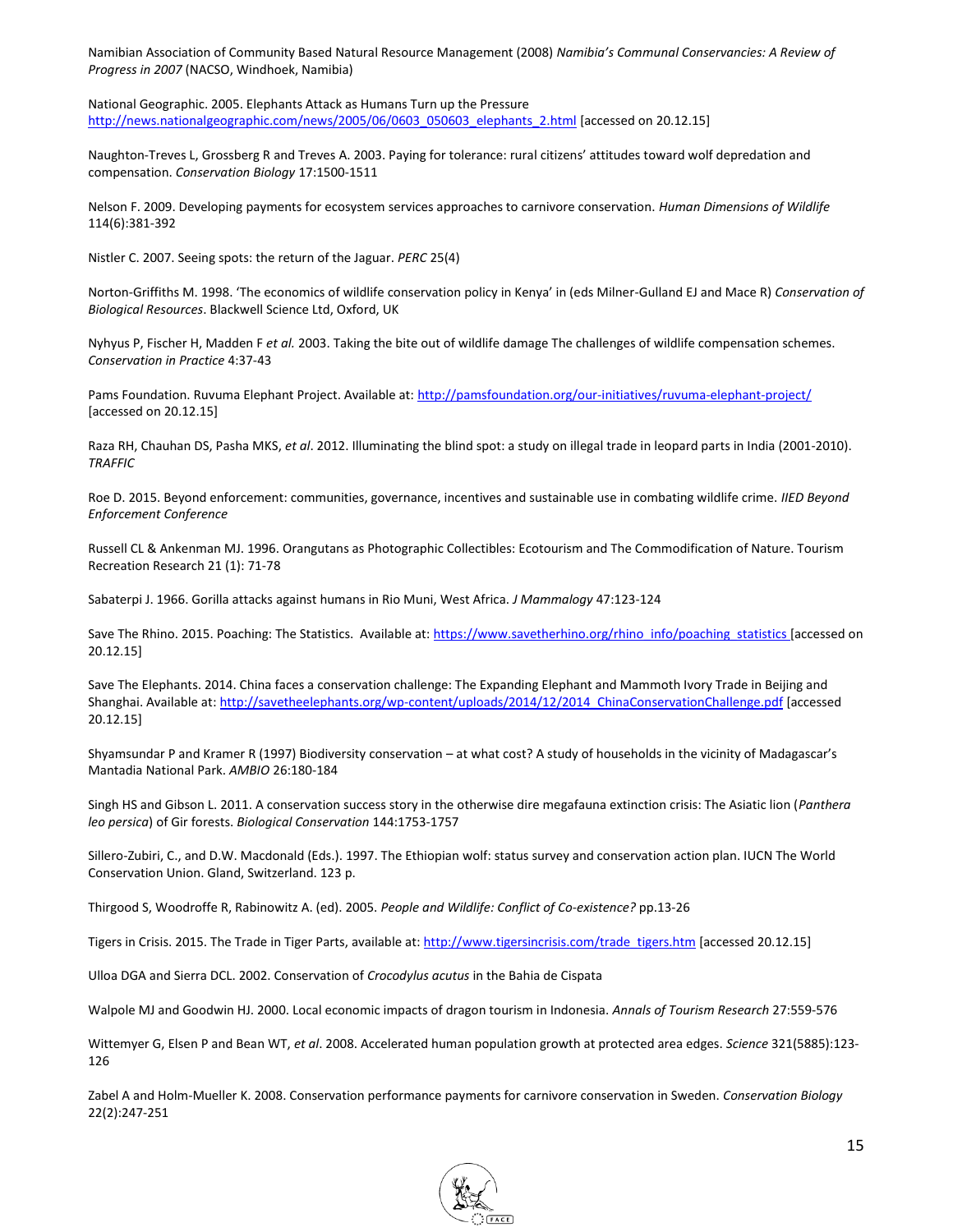# **Appendix 1**

# **Strict Protection-Orientated Approaches**

| Pros                                                                                                                                                   | Cons                                                                                                                                                                                                                     |
|--------------------------------------------------------------------------------------------------------------------------------------------------------|--------------------------------------------------------------------------------------------------------------------------------------------------------------------------------------------------------------------------|
| Enforcement of strict protection-orientated<br>legislation has been shown to be the single biggest<br>factor affecting the success of protected areas. | The continued decline of global biodiversity is<br>proof that strict protection-orientated approaches<br>are not working.                                                                                                |
|                                                                                                                                                        | Strict protection-orientated approaches have not<br>promoted the coexistence of human populations<br>with those of large carnivores.                                                                                     |
|                                                                                                                                                        | Strict protection-orientated approaches can<br>alienate local people, reducing support for<br>conservation efforts and, if such efforts are seen as<br>illegitimate, can result in an increase in illegal<br>killings.   |
|                                                                                                                                                        | Poorly targeted enforcement activities have<br>undermined local confidence in conservation<br>authorities and the perceived legitimacy of the<br>legal system, leading to further disincentives to<br>conserve wildlife. |
|                                                                                                                                                        | Enforcement of strict protection-orientated<br>legislation is very expensive financially and results<br>in loss of human life as poachers can be armed<br>with military-grade equipment.                                 |

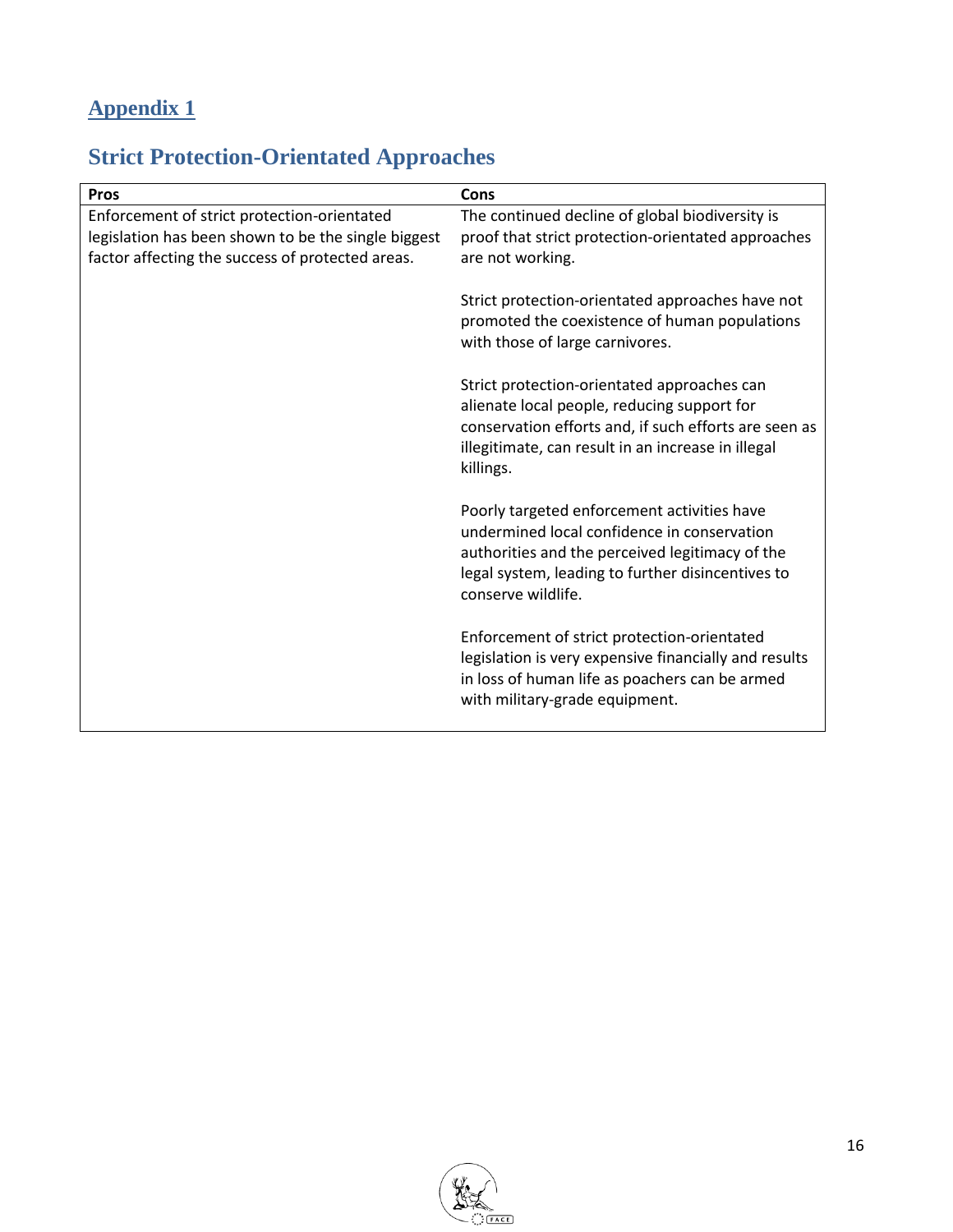# **Incentives based approaches**

### **Reimbursement schemes**

| <b>Pros</b>                                                 | Cons                                                 |
|-------------------------------------------------------------|------------------------------------------------------|
| Reimbursements are targeted to those directly               | Reimbursements often either do not cover the full    |
| coexisting with large carnivores.                           | market value of the animal or do not cover           |
|                                                             | ancillary costs of coexisting with large carnivores. |
|                                                             |                                                      |
| Insurance schemes could be financially self-<br>sufficient. | Payments can take a long time to be made.            |
|                                                             | Payments can incentivise a reduction in livestock    |
|                                                             | protection or the keeping of larger, ecologically    |
|                                                             | damaging herds.                                      |
|                                                             | Uptake of insurance schemes can be very low if       |
|                                                             | the approach is novel or if depredation rates are    |
|                                                             | generally low.                                       |
|                                                             |                                                      |
|                                                             | Reimbursement schemes require external funding       |
|                                                             | to operate.                                          |

### **Revenue-sharing initiatives**

| <b>Pros</b>                                                                                                                                                                                                                                                | Cons                                                                                                                                                                                                                                            |
|------------------------------------------------------------------------------------------------------------------------------------------------------------------------------------------------------------------------------------------------------------|-------------------------------------------------------------------------------------------------------------------------------------------------------------------------------------------------------------------------------------------------|
| Provides local communities with a tangible benefit<br>to coexisting with large carnivores, giving them a<br>value. This has been shown to increase tolerance<br>for large carnivore populations and decrease<br>tolerance for illegal poaching activities. | Distributional inequalities may result in the<br>individuals who suffer the most from the presence<br>of carnivores receiving the least benefits.                                                                                               |
| If revenue-sharing proceeds are invested in<br>improving education, this can feed back into<br>increased support for future conservation<br>activities.                                                                                                    | Revenue-sharing payments may not be conditional<br>upon delivering conservation benefits, leading to a<br>situation whereby opinions on the revenue-<br>generating industry are favourable but not the<br>wildlife that generates the industry. |
| Extensive, lucrative markets with which to operate<br>revenue-sharing activities already exist in the form<br>of hunting, ecotourism and possibly harvesting<br>species (e.g. bears) for parts for sale on legalised<br>markets.                           | Success of revenue-sharing initiatives can cause<br>immigration towards the wildlife hotspot, leading<br>to increased environmental degradation.                                                                                                |
| Successful examples of revenue-sharing initiatives<br>already exist in many locations.                                                                                                                                                                     | Industries funding revenue-sharing initiatives may<br>prevent the land from being developed, resulting<br>in 'enforced primitivism' and causing conflicts<br>between local communities and conservationists.                                    |